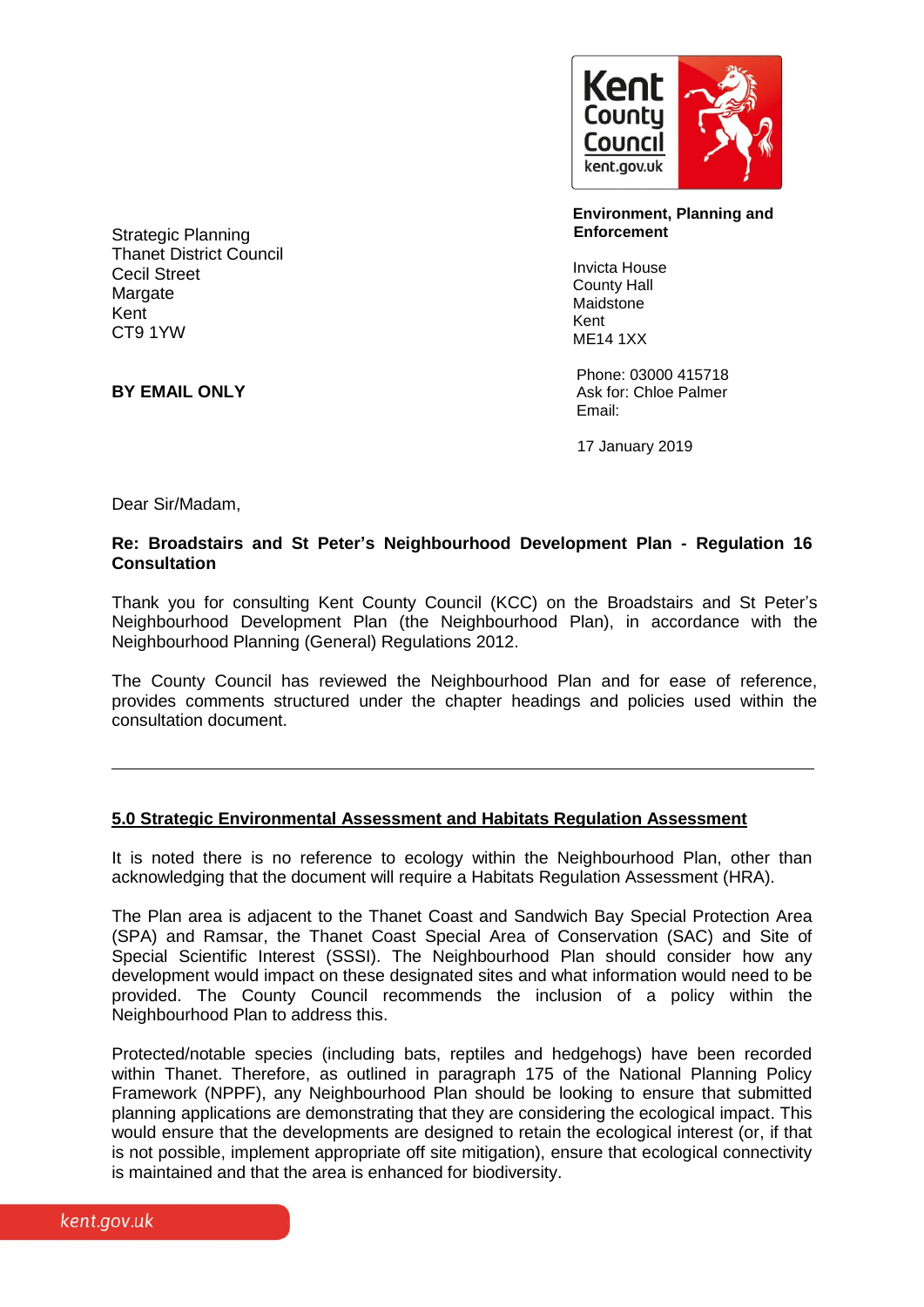# **6.0 The Broadstairs & St Peter's Area**

## **Town History**

The Neighbourhood Plan's town history summary, at present, only considers the historic town of Broadstairs, and only from the medieval period onwards, therefore neglecting an important, and potentially very useful, part of the area's past. The Neighbourhood Plan covers an area significantly larger than the historic town of Broadstairs, which should be explored in full in the Town History chapter.

Palaeolithic handaxes (c. 700,000 BC to 10,000 BC) have been found from three locations in the area and much of the brickearth in the area has been classified (following KCC research) as being of moderate potential for the recovery of further Palaeolithic finds. Only a small number of Mesolithic flints (c. 10,000 BC to 4,000 BC) have been found locally, but the area covered by the Neighbourhood Plan is particularly rich for Neolithic and later finds. There have been several discoveries of Neolithic flint implements (c. 4,000 BC to 2,000 BC) from the area, including along the cliffs between Broadstairs and North Foreland Lighthouse, St Peter's and Dumpton Gap and Neolithic occupation sites have been found at Stone House School, Dumpton Gap Road, Thanet Reach Business Park and Westwood. There may even be a Neolithic flint mine close to Dane Court Grammar School. There are also numerous ring-ditches in the area, observable from aerial photography. These represent funerary monuments, and many are likely to be later Neolithic or Bronze Age (c. 2,000 BC to 700 BC) in date. There are a large number of Bronze Age sites from the area. These include occupation sites, enclosures, field systems, barrows and metal hoards making the Broadstairs area one of the richest in the county, and probably the country, for the period. As the part of the country closest to the continent, the area is also rich for Iron Age finds (c. 700 BC to AD 43). Settlements have been found at Lanthorne Road, South Dumpton Gap, Vale road and North Toreland Road. A possible defended enclosure has been observed near North Foreland Lighthouse and there are hundreds of records of iron age coins being found in the district. In addition there are more than twenty recorded Roman sites in the area (c. AD 43 to AD 410), including occupation sites, possible villas, cemeteries and rural sites. Finally, the area includes many Early Medieval sites (AD 410 to AD 1066) that pre-date St Peter's, including cemeteries containing rich burials and sunken-feature buildings.

The above summary demonstrates the rich archaeological heritage of the area. All periods of the past have left an imprint in the landscape of Broadstairs and significant discoveries continue to be made. It is not an overstatement to say that the archaeological heritage of Thanet is one of the richest in the entire country and the County Council would suggest that it can serve a wide range of uses for the Broadstairs community. It can add character to the area, whether existing or new build. It can be used for educational and tourism purposes, to contribute to health and well-being and to help social inclusion. These uses have been reviewed as part of the Dover Heritage Strategy<sup>1</sup>. The Neighbourhood Plan team might wish to usefully consider the opportunities provided by the area's heritage and summarised in the Dover Heritage Strategy to see how they can be developed within the Broadstairs Neighbourhood Plan.

## **7.0 Vision and Objectives**

1

The document acknowledges the importance of tourism to the local economy as its primary driver but seeks to limit the negative impacts of tourism. The County Council considers that the vision could be strengthened by indicating a desire to diversify the local economy away from its over reliance on the visitor economy.

<sup>1</sup> https://www.dover.gov.uk/Planning/Planning-Policy-and-Regeneration/PDF/Dover-District-Heritage-Strategy-Main-Document.pdf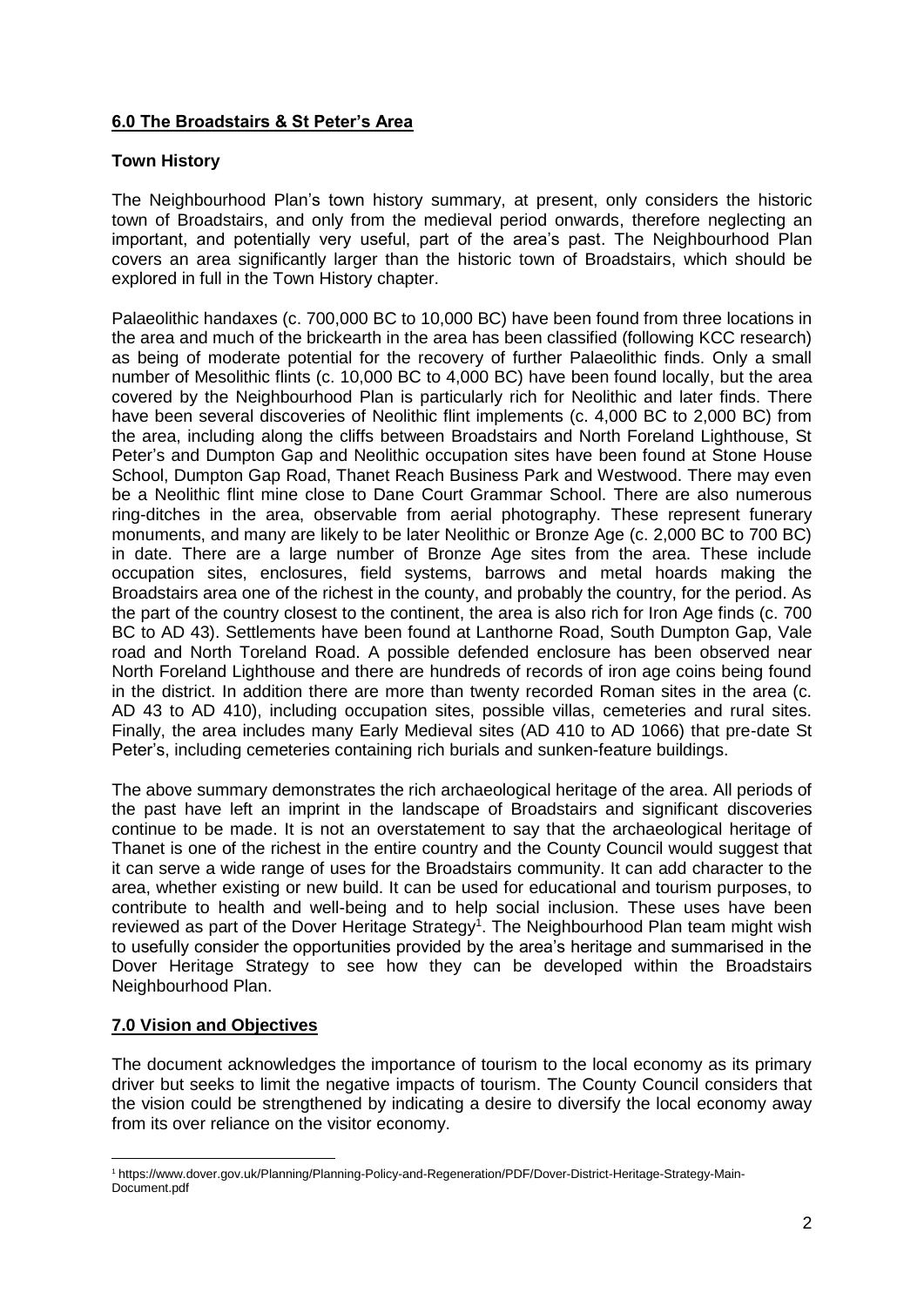#### **8.0 Planning Policies**

#### **8.1 Place and Environment**

#### Sustainable Urban Drainage Systems

The Broadstairs and St. Peter's Neighbourhood Development Plan does not include any consideration of drainage infrastructure or surface water management. Unfortunately, this locality has experienced local drainage and flood problems in the past as documented in the Thanet Stage 1 Surface Water Management Plan (May 2013)<sup>2</sup>.

The more recent Flood Risk to Communities Thanet (June 2017)<sup>3</sup> indicates that there is no specific risk to dwellings; however, if the area is to accommodate growth, it is important that any potential impact on drainage infrastructure is appropriately mitigated.

The County Council would encourage the consideration of a section within the Neighbourhood Plan with respect to infrastructure. This should include consideration of how infrastructure should be provided, and how sustainable drainage should be implemented within any new development.

Good practice supports drainage which is integrated within open space, at the surface and which provides multi-functional space. This is supported in the NPPF, which promotes drainage systems which are multi-functional; for example, biodiversity, landscape and amenity benefits can be provided through surface pond systems rather than below the ground crate attenuation.

#### Public Rights of Way

KCC has a duty to prepare a Rights of Way Improvement Plan (ROWIP)<sup>4</sup> under Section 60 of the Countryside and Rights of Way Act 2000 and update the plan every ten years. The Plan aims to address the future needs of Kent's PRoW users through the delivery of a range of actions over the next decade.

The vision of the ROWIP is as follows:

"*To provide a high quality, well-maintained Public Rights of Way network, that is well used and enjoyed. The use of the network will support the Kent economy, encourage active lifestyles and sustainable travel choices that support health and wellbeing, and contribute to making Kent a great place to live, work and visit*".

KCC's PRoW and Access Service is committed to delivering the positive outcomes identified in the ROWIP and has looked for innovative ways to improve the PRoW network in the face of financial challenges.

The PRoW network is free to all users regardless of age, race or gender and provides physical and mental health and wellbeing benefits to all. The ROWIP will aim to encourage use of the network through the promotion of these important benefits.

The ROWIP assesses the extent to which the local PRoW network meets the present and likely future needs of the public:

<sup>1</sup> <sup>2</sup> https://www.kent.gov.uk/\_\_data/assets/pdf\_file/0009/50031/Thanet-Stage-1-SWMP-Report.pdf

<sup>3</sup> https://www.kent.gov.uk/\_\_data/assets/pdf\_file/0011/71669/Flood-risk-to-communities-in-Thanet.pdf

<sup>4</sup> https://consultations.kent.gov.uk/gf2.ti/f/873698/44445893.1/PDF/-/ROWIP\_20182028.pdf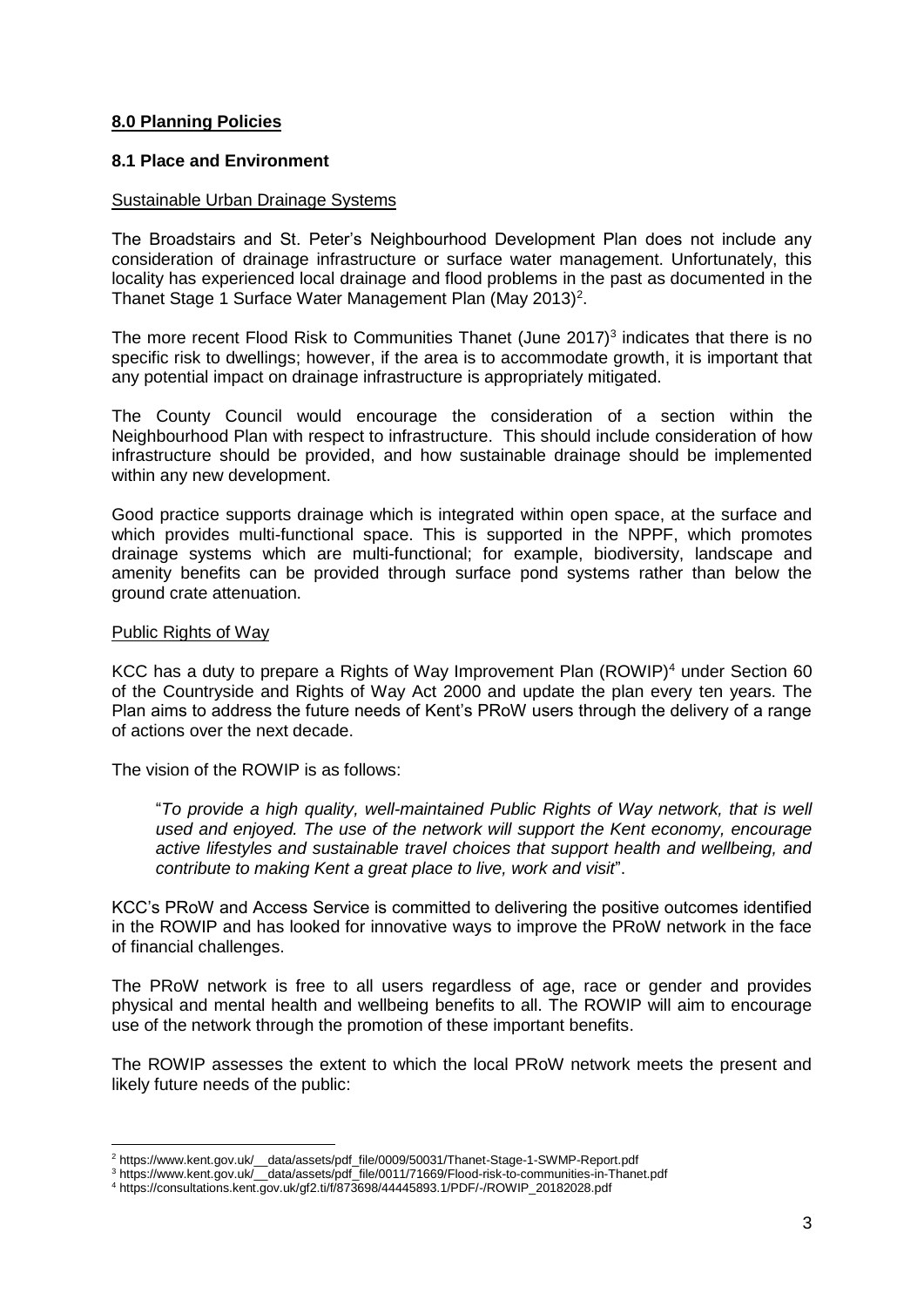- contributing towards more sustainable development;
- delivering active travel; and
- providing opportunities for exercise, leisure, open air recreation and enjoyment of all areas Kent has to offer.

The ROWIP will look to address the accessibility issues that those with disabilities or with mobility problems face when using the PRoW network.

The County Council strongly urges the Town Council to ensure that reference to the ROWIP is included within the Neighbourhood Plan. This will enable the successful joint partnership working to continue to make improvements to the Broadstairs and St Peter's PRoW network. Joint delivery of the ROWIP will ensure considerable benefits and its omission could result in significant loss of access to additional funding and opportunities.

Following the introduction of the Marine and Coastal Access Act 2009, the County Council has been working in partnership with Natural England to establish the Kent stretches of the England Coast Path. This is a new National Trail walking route that will eventually circumnavigate the entire English coastline, securing access rights for the public to explore the coast. In addition to the creation of a continuous walking route around the whole of the English Coast, the project secures public rights to explore adjacent beaches and headlines – known as the coastal margin.

When the trail is complete, the path will be approximately 2,800 miles long, making it one of the longest promoted coastal walking routes in the world. Due to the scale of the project, the coast path is being developed in 'Stretches' around the country. On the 19 July 2016, the first stretches of the Coast Path in Kent, between Ramsgate and Camber, were opened to the public. This created 106km (66 miles) joined up, quality coast path, connecting coastal communities across the District and bringing tourism opportunities to the region. The section of Coast Path from Ramsgate through Broadstairs and St Peter's to Margate is due to open in the next few years.

With reference to paragraph 98 of the NPPF, planning policies and decisions should protect and enhance public rights of way and access, including taking opportunities to provide better facilities for users, for example by adding links to existing rights of way networks including National Trails.

The Town Council should be aware that coastal access rights do not prevent land from being developed or redeveloped in the future, though consideration should be given to the potential impacts on the Coast Path. If necessary, Natural England may need to submit a variation report to the Secretary of State recommending a change to the trail alignment, to ensure the route is not obstructed by development. When development proposals are being considered, the planning authority should look to safeguard provision for the England Coast Path on the seaward side of development where possible.

The Neighbourhood Plan should seek to provide opportunities to provide better facilities for users wherever possible. The County Council recommends the following considerations;

- 1. To protect or enhance the quality of any PRoW to ensure opportunities for active travel, leisure and recreation and access to the wider countryside. This includes access for walking, cycling, horse riding and the availability of open space;
- 2. That the character and value of any quiet roads connected to or adjacent to developments, which may potentially provide access to the wider PRoW network, are not changed to a state that they become dangerous or unattractive for non-motorised traffic; and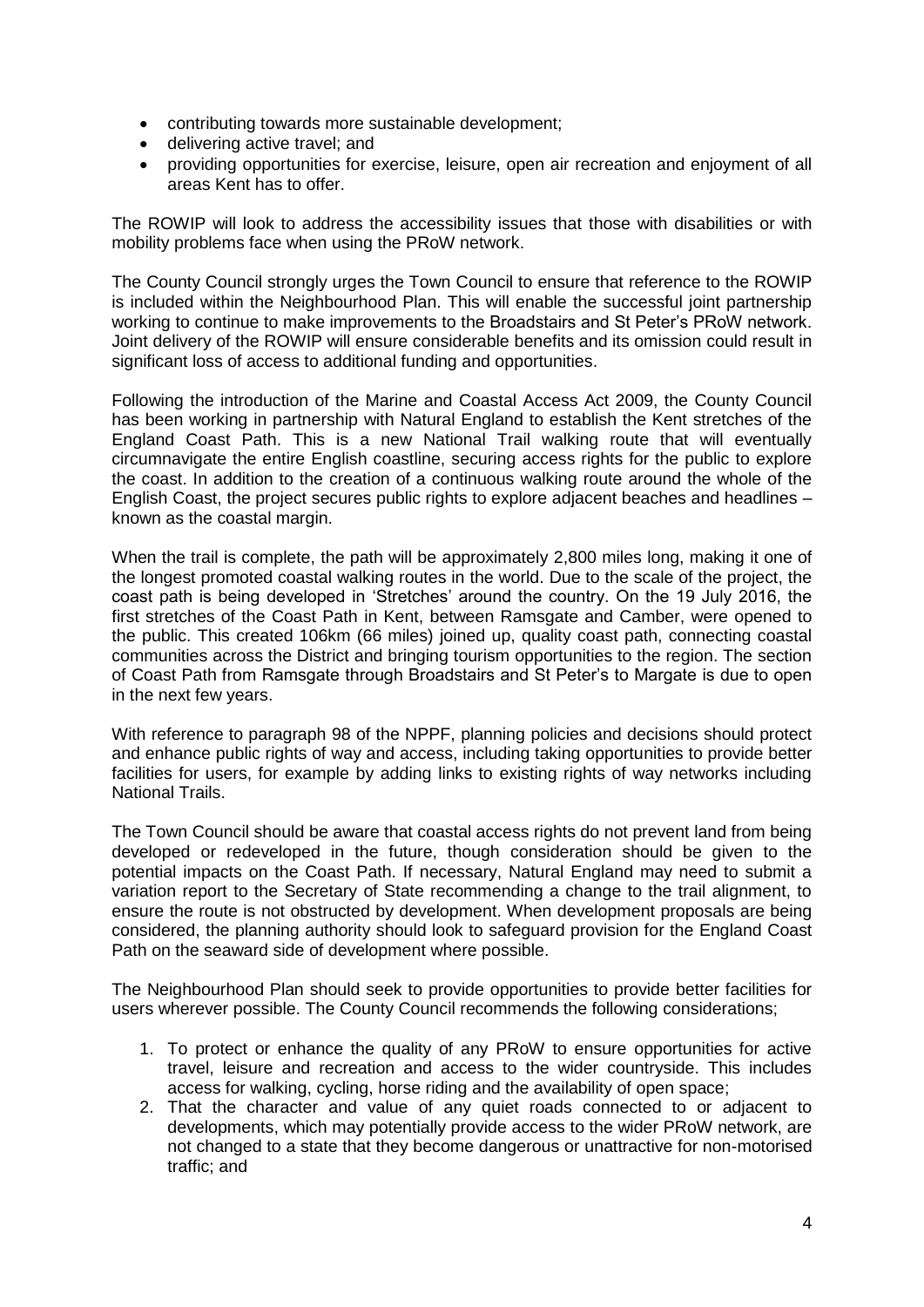3. Ensuring that developments positively encourage sustainable transport choices.

# **8.1.2 The 'Green Wedge'**

As the text notes, the 'Green Wedge' approach will be important to help the area retain its distinctiveness and character. To help protect the green wedges, it will be important to enable people to value them, not just as barriers to development. This is more likely to happen if people understand the history of these areas and a process called landscape characterisation can contribute to this. The landscape that is visible today is the result of many centuries of evolution and the pattern of roads, tracks, field boundaries and hedgerows that gives the modern landscape its character is firmly rooted in the past. Although the Kent Landscape Assessment does include a broad consideration of the history of the landscape, to fully comprehend how it has developed and to identify those aspects which make it unique, more detailed assessment is needed. The Kent Historic Landscape Characterisation (2001) is a tool for understanding this historic context and should be used at a strategic level to inform decisions taken regarding landscape character. Ideally this county level study should be deepened to be more relevant at the district and local level as has recently happened in the Hoo Peninsula and in Tunbridge Wells Borough. The County Council would be happy to discuss this further and can be contacted via [heritageconservation@kent.gov.uk.](mailto:heritageconservation@kent.gov.uk)

# **8.1.5 Seafront Character Zones**

The County Council supports the definition of the Seafront Character Zones (SCZ) in order to conserve the character of the area's sea frontage. However, the County Council would point out that there are numerous heritage assets along the coast that need to be identified and protected during any works intended to enhance the quality of the Zones. Some of these assets are the remains of First and Second World War defences and ancillary infrastructure. These are often not beautiful but are nonetheless key survivals from Thanet's past and with appropriate interpretation can help tell the story of the area in a way that still resonates with people today. The Kent Historic Environment Record lists more than fifty defence sites that will fall in SCZs, although the defences of Thanet have never been studied in detail, so it is not known how many of these survive today. A heritage survey of the SCZs would help identify survivals of this and other eras and thereby help in their management and use by the community.

# **8.1.6 Protecting Important Species**

Open spaces have an important role to play in conserving and promoting the heritage of Broadstairs and St Peter's. Some of the open spaces are heritage assets, representing urban spaces that have been designed as public amenities or that reflect the wealth and aesthetic tastes of private individuals. Other open spaces may not be assets in their own right, but may contain heritage assets, for example in the form of historic structures or buried archaeological sites. Others can be important in that they allow heritage assets to be displayed, for example where a listed building is located next to an open space. As such, any alterations to open spaces need to be considered for the impact that they may have on the historic environment of the area.

Whether considering large and well-known, or smaller and possibly even new sites, it will be essential that they are fully understood before major changes can take place. Over the last few years, KCC has been working with volunteers from the Kent Gardens Trust to review the gardens of other districts in order to better understand the history and development of the gardens and their surviving remains. These reviews are accompanied by Statements of Significance for each garden that allows the Local Planning Authority to use them effectively in the development management process. The information also makes it easy for the Local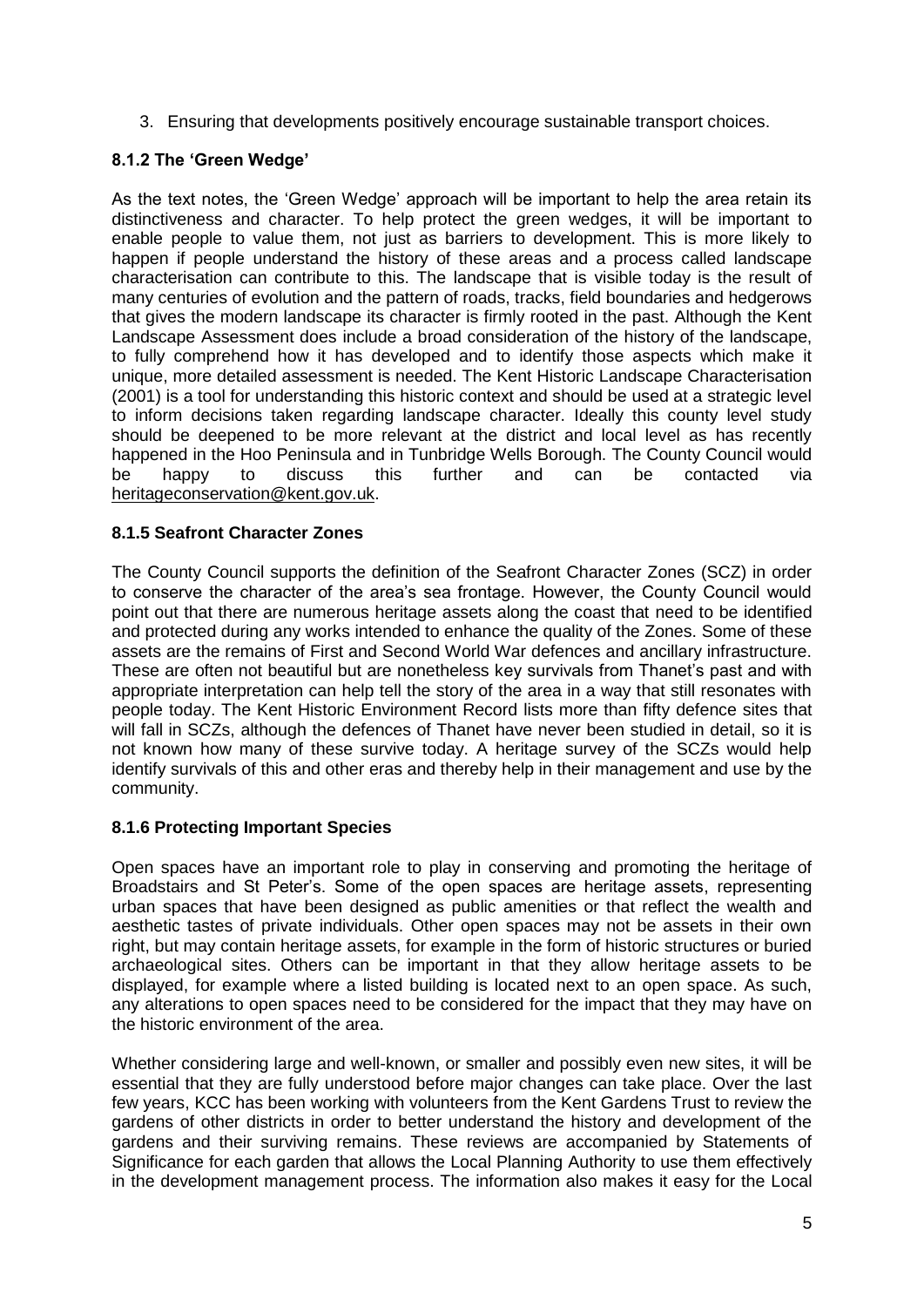Planning Authority to include the gardens on a list of local heritage assets. If the Town Council wishes to understand its green spaces better, then this could be an effective way to achieve this and the County Council would be pleased to discuss this matter further.

# **8.1.7 Community Facilities**

## **Policy BSP6: Sustaining Community Facilities**

Policy BSP6 offers the opportunity to grow the creative economy and support freelancers and homeworkers in accessible, shared work spaces. Small to medium sized enterprises (SMEs) located in shared work spaces have a 60% increased probability of sustainable growth. Redundant community facilities and leisure and tourism assets should, as a priority, be considered as employment space for freelancers and the creative economy. This might be creative making spaces, co-working/affordable/easy in-out spaces for higher spec digital and tech sub sectors and other freelancers. Priority could be given to workspace plans that facilitate co-location with community and/or provision of publicly accessible cultural activity.

# **8.2 Design**

The County Council would welcome the development of community assets, green spaces and communal spaces for recreation, as these are likely to have a positive effect on mental health and wellbeing of residents. In addition, communal spaces for recreation and public transport/active travel would likely have a positive impact on physical activity levels which would have a positive effect on both physical and mental health and wellbeing.

Incorporating vegetation into the design of the built environment can provide ecosystem service benefits and reduce additional costs for residents through providing cooling, air conditioning and shade in the summer and shelter during the winter. Sustainable design and construction methods and the incorporation of renewable and decentralised power generation should be considered to ensure that the development remains resilient into the future, does not contribute to climate change and local air pollution, facilitates affordable utility bills and delivers resilient local energy supplies.

Promoting sustainability should include the installation of electric vehicle charging points within new developments to ensure that future growth in Thanet is to be both resilient and sustainable.

## **8.2.2 Areas of High Townscape Value**

## **Policy BSP7: Areas of High Townscape Value**

The County Council supports this policy, as it will help conserve areas of historic character.

## **8.2.4 Local Heritage Assets**

The text states that the Town Council will create its own list of local heritage assets. The County Council supports the need to identify heritage assets which, although not designated, nonetheless play an important role in local character, and so should be protected during the planning process. However, the County Council is concerned that the Town Council would appear to be developing an approach in isolation from other areas of the District. This is highly unusual and has not been seen elsewhere in Kent. KCC recommends a district-wide approach to local heritage assets with the Local Planning Authority committing to developing a district-wide list of local heritage assets. This has already happened in several districts in the county. Developing such a list at a very local, Neighbourhood Plan level, risks the local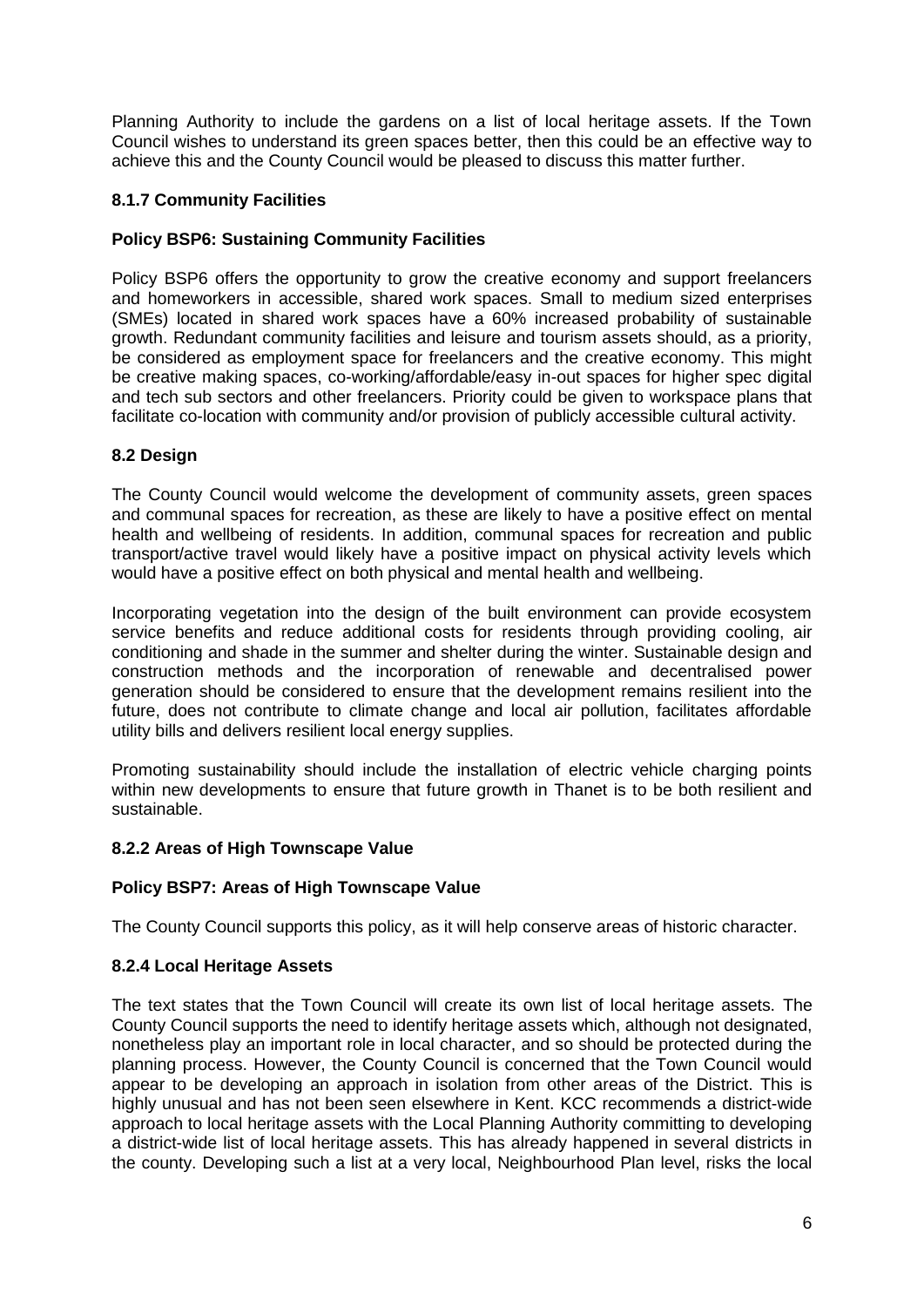heritage assets of Thanet being identified and conserved according to a wide range of different systems and criteria, thereby making the process less efficient and effective.

Irrespective of how this develops, it should be noted that the list of local assets needs to be added to the Kent Historic Environment Record (HER) (maintained by KCC Heritage Conservation) if the information is to be available for development management decisionmaking. The Kent HER should also be a starting point for information gathering as the database may contain information on heritage assets that the Town Council is unaware of, particularly archaeological and military or industrial assets. At present the HER lists more than 530 archaeological sites and buildings in the study area, many of which might qualify as local heritage assets. The County Council would therefore ask that [heritageconservation@kent.gov.uk](mailto:heritageconservation@kent.gov.uk) is contacted as a matter of urgency to discuss the matter.

# **8.3 Importance of the Economy**

# **8.3.1 Our High Street and Shopping Areas**

## **Policy BSP10: Shopping Areas**

Policy BSP10 can provide space for the creative economy and cultural activity, creating more animated public spaces, positive contributions to the street scene and night time economy and increased revenue for local businesses (e.g. cafes, stationers, food stores). To achieve this, the County Council would recommend the consideration of Use Class B1 at ground floor level for creative studios and co-working spaces that support the freelance economy and support Use Class C3 above ground floor, as live/work. This option should be considered in the context of BSP13 Live-Work Space and particularly requirement c), which should be amended to encourage live-work development in a High Street setting.

## **8.3.2 Employment Development**

Paragraph 8.3.2 describes the higher than average self-employment/freelance workforce and prevalence of home working. Thanet has witnessed significant growth in the Creative Industries sector (Thanet Survey 2016<sup>5</sup>) and particularly in the digital subsector. Kent's creative and digital workforce is up to 93% freelance. Broadstairs is well placed to benefit from this growth by using this opportunity to deliver the right infrastructure to underpin sector growth.

## **BSP11: Retention of Employment Space**

Policy BSP11 is strongly supported by the County Council and it is recommended that requirement a) *'The applicant can demonstrate that the site/premises is no longer capable of meeting employment needs',* is thoroughly considered, particularly within the creative industries sector, which has a proclivity and experienced capacity to repurpose redundant buildings and heritage assets. The County Council can advise on market testing, that requires a non-standard approach to reach the right investors and developers.

## **Policy BSP12: High-Speed Internet Access**

The inclusion of Policy BSP12 is welcomed. The County Council would ask that this Policy is considered further, in a similar way to the approach of Ashford Borough Council in its Local Plan 2030 (Policy EMP6), pending adoption. The policy states:

<sup>1</sup> <sup>5</sup> https://umbraco.thanet.gov.uk/media/3656760/Thanet-Economic-Growth-Strategy.pdf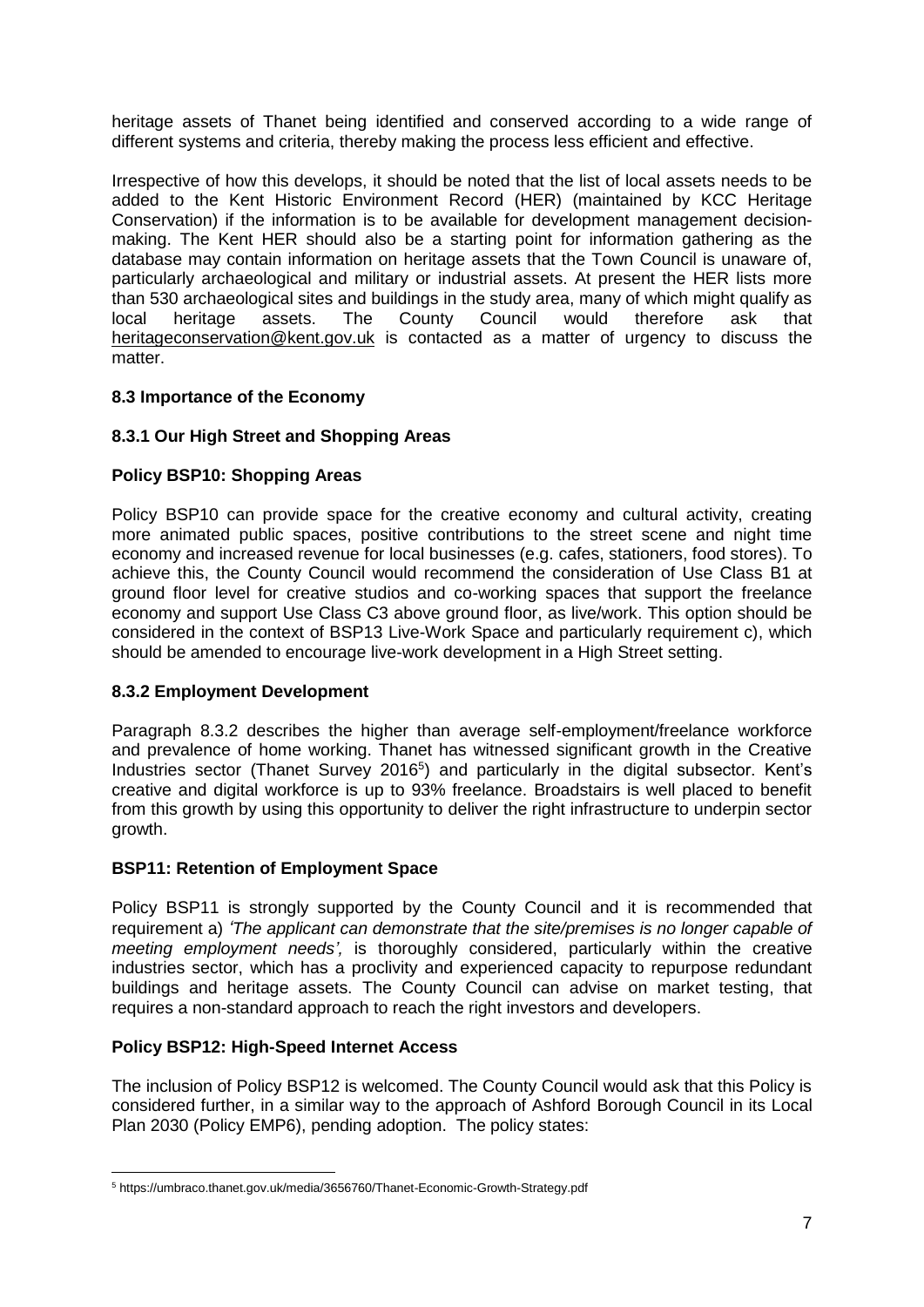*Policy EMP6 - Promotion of Fibre to the Premises (FTTP)*

*All residential and employment developments within the Ashford urban area, including the site allocations promoted in this Plan which adjoin Ashford, will enable FTTP. In the rural area, all residential developments over 10 dwellings and reasonably sized employment proposals shall enable FTTP.*

*For schemes under these thresholds the Council's expectation is that provision for FTTP will be achieved, where practical.*

*Where it can be demonstrated that fibre to the premise is not practical due to special circumstances, then non Next Generation Access technologies that can provide speeds in excess of 24Mbps should be delivered wherever practical.*

## **8.3.3. Tourism**

The County Council would recommend that the Neighbourhood Plan considers the Dover Heritage Strategy (p68) to see some of the ways that the area's heritage can contribute to increasing the amount and quality of the tourism offer of Broadstairs and St Peter's $<sup>6</sup>$ .</sup>

#### **Policy BSP14: Sustaining Leisure and Tourism Assets**

The County Council would like to reiterate previous comments made in relation to Policy BSP6 Community Facilities.

#### **9.0 Community Projects**

#### **9.2 Litter and Waste**

1

The Neighbourhood Plan area includes a number of safeguarded waste management facilities. These include:

- JC of Broadstairs, Unit 1, The Old Council Yard, Dane valley Road CT10 3JL
- Half Skips, 10 Lenham Close, CT10 1SG
- Brazil Brothers, The Lodge, Sacketts Hill, Dane Road CT10 2QS
- Southern Water infrastructure facility, Crescent Road, CT10 3QU

The Neighbourhood Plan does not propose any new non-waste development that would threaten the retention and continued lawful operation of these safeguarded waste management facilities. However, there should be an understanding that they are located within the Plan area and are safeguarded.

These sites are part of Kent's waste management capacity infrastructure and are safeguarded by Policy CSW16: "Safeguarding of Existing Waste Management Facilities" of the Kent Minerals and Waste Local Plan 2013-31 (KMWLP). Policy CSW16 safeguards the waste management facilities from loss due to non-waste related development. Similarly, any non-waste management development proposed within 250m of safeguarded waste management facilities are required to consult the County Council as the Waste Planning Authority to consider whether the development could compromise the continued lawful operation of the waste management facility in question. If the non-waste development is determined as incompatible with the presumption to safeguard the waste management facility, then the exemption criteria of Policy DM8 "Safeguarding Minerals management,

<sup>6</sup> https://www.dover.gov.uk/Planning/Planning-Policy-and-Regeneration/PDF/Dover-District-Heritage-Strategy-Main-Document.pdf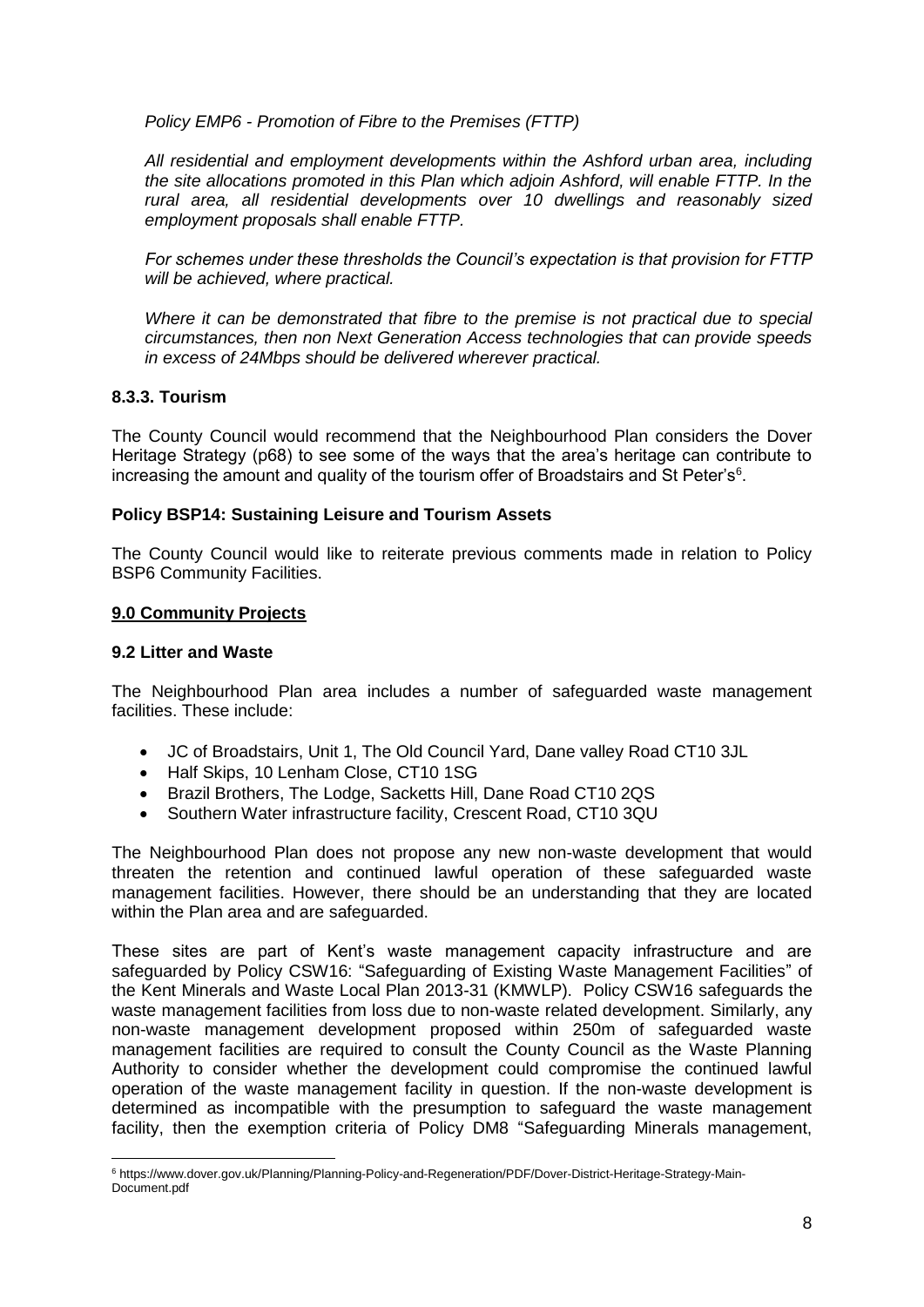Transportation Production & Waste management Facilities" of the KMWLP (currently subject to an early Partial Review) should be considered by way of an Infrastructure Assessment submitted with the proposal and considered by the determining authority in consultation with the County Council.

## **9.4 Transport and Traffic Management**

Whilst the Neighbourhood Plan is not specifically intended to replicate issues that have already been identified/addressed as part of the emerging Thanet District Local Plan and its Transport Strategy, there are a few local matters that the Town Council may wish to consider for inclusion/review in order to demonstrate a consistent approach to transport and traffic management.

The transport section largely focusses on encouraging local residents to drive to town centre car parks and park at a reduced rate rather than encouraging sustainable travel options. Lobbying Thanet District Council to reduce town centre car parking fees, despite car parks being well occupied during the summer season, could exacerbate existing traffic pressure in and around the town during seasonal peaks. If parking is considered a particular problem within the town, there could be merit in engaging local businesses and residents to see if there is any interest in offering use of surplus car parking areas at times of peak parking demand to visitors. There are organisations that facilitate hire of private parking spaces over the internet which can generate a valuable source of additional parking choice and a source of income for the commercial/residential stakeholders.

The longer term aspiration for a summer season shuttle service between the main beaches and the railway service is positive and could potentially be extended to a seasonal park and ride service using school car parks (subject to relevant agreement with the necessary school stakeholders). In addition to this, consideration could be given to encouraging the implementation of a public cycle hire scheme (with some electric cycles) and provision of more cycle parking around the town where space allows. It may be prudent to consider mobility scooter parking in key town areas such as existing car parks or pocket park areas.

There is no mention of the routes into Broadstairs and St. Peter's being improved around the Westwood area (many of these fall within Broadstairs). Whilst these routes are addressed within the Thanet Transport Strategy, it may be beneficial to include a reference to emerging interventions that fall inside the Neighbourhood Plan area, such as the Millennium Way extension and upgrade of the Tesco internal road, which are key to enhancing access into and out of Broadstairs and St. Peter's, given existing traffic pressure on the A256 Westwood Road corridor. In addition, it may be beneficial to reference potential improvements to the A256/A255 roundabout to reduce excessive queuing in peak times and manage cumulative growth from non-strategic/windfall development sites that might be delivered in the town in the future.

A review of signage/wayfinding for cycle and walking routes, and publications for visitors/residents about the benefits of walking/cycling within the District, would be a beneficial addition to the plan. The Town Council could also look to set competitions or events to encourage local businesses to encourage staff to travel sustainably.

# **9.5 Other Town Council Projects**

Broadstairs Folk Week is a highlight of the Broadstairs and Kent cultural calendar, generating economic benefit, a positive reputation and making a significant contribution to national and international folk music and culture. Therefore, the County Council suggests that the Broadstairs Folk Week is added as a project within this chapter of the Neighbourhood Plan.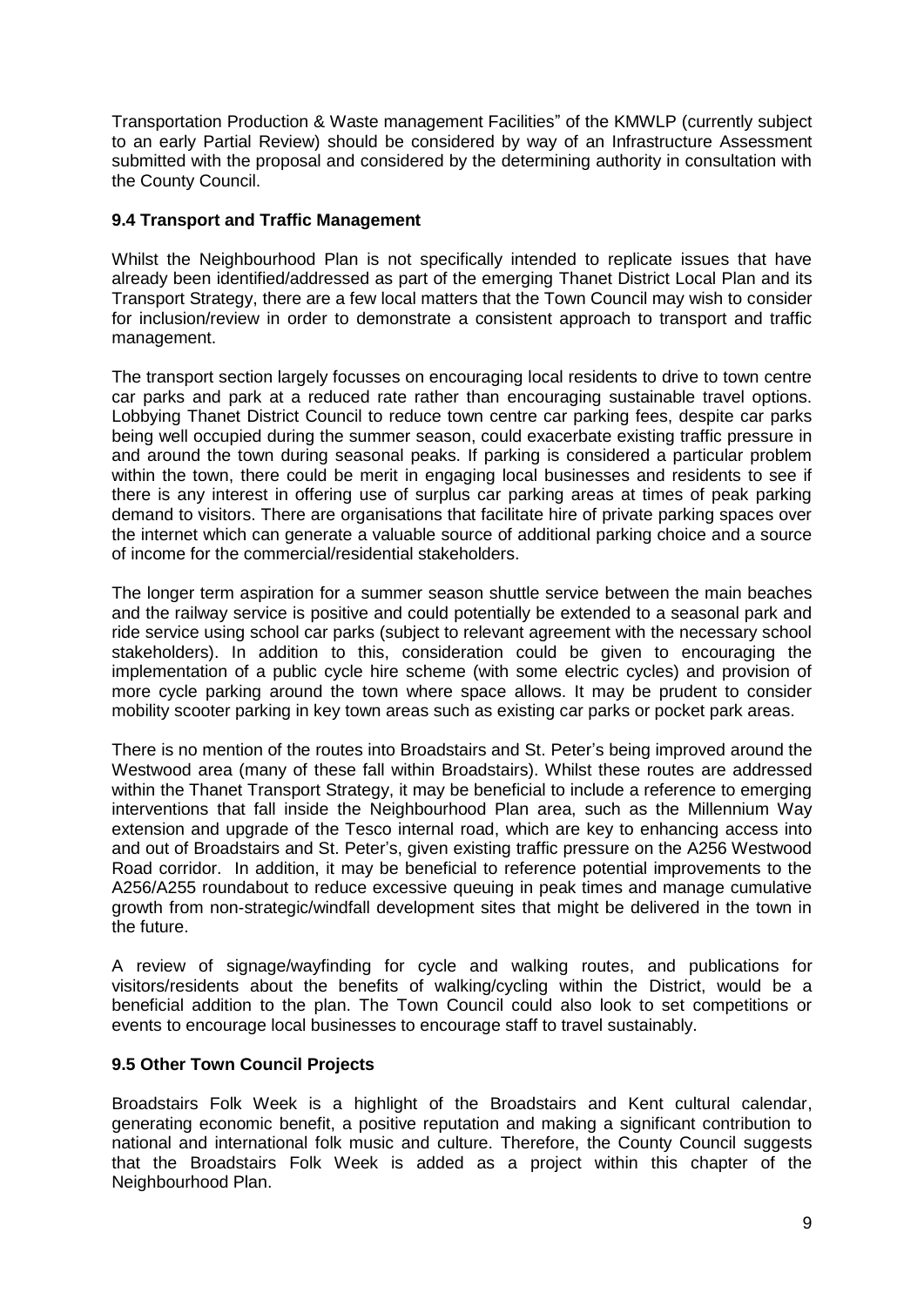KCC would welcome continued engagement as the Broadstairs and St Peter's Neighbourhood Development Plan progresses.

If you require any further information or clarification on any matters raised above, please do not hesitate to contact me.

Yours sincerely,

# **Stephanie Holt-Castle**

Interim Director of Environment, Planning and Enforcement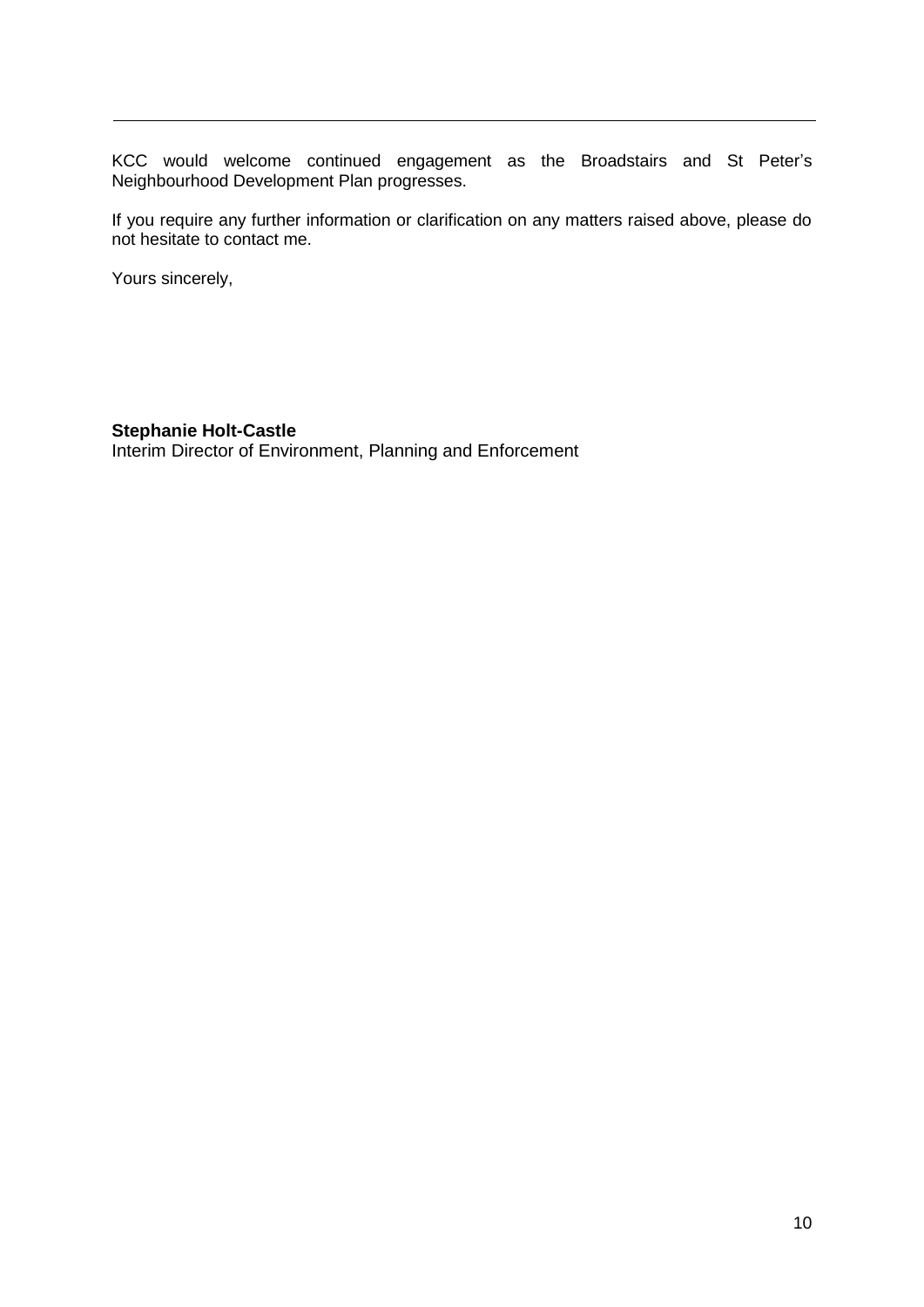

Strategic Planning Thanet District Council PO Box 9 Cecil Street Margate Kent CT9 1YW

l[ocal.plans@thanet.gov.uk](mailto:local.plans@thanet.gov.uk) by email only

Our ref: Your ref: Telephone 2019.01.18 **Broadstairs** and St Peter's NP **Submission** RLS **Comments** 01483 252028

18th January 2019

To whom it may concern:

# **Broadstairs and St Peter's Neighbourhood Plan Submission Version Consultation**

Thank you for consulting Historic England on the submission version of the Broadstairs and St Peter's Neighbourhood Plan. Historic England is the government's adviser on planning for the historic environment, including the conservation of heritage assets and champion good design in historic places. As such we have limited our comment on the plan to those areas that fall within our remit. As such, silence on other matters should not be taken as agreement. We hope our comments are of assistance to the examiner.

Over all we consider this to be a well-prepared plan with thoughtful elements of planning for the historic environment, taking advantage of several areas of opportunity for the community to identify and, through policy, secure positive management of those features that are valued for the historic, architectural, artistic or archaeological interest. This positive approach includes both the designated heritage assets (particularly conservation areas) and non-designated heritage assets, including those identified through the neighbourhood planning process. This conforms with the guidance set out in the National Planning Practice Guidance that:

where relevant, Neighbourhood Plans should provide enough information about local heritage to guide decisions and put broader strategic heritage policies from the Local Plan into action at a neighbourhood scale; and

where relevant, neighbourhood plans need to include enough information about local non-designated heritage assets including sites of archaeological interest to guide decisions.



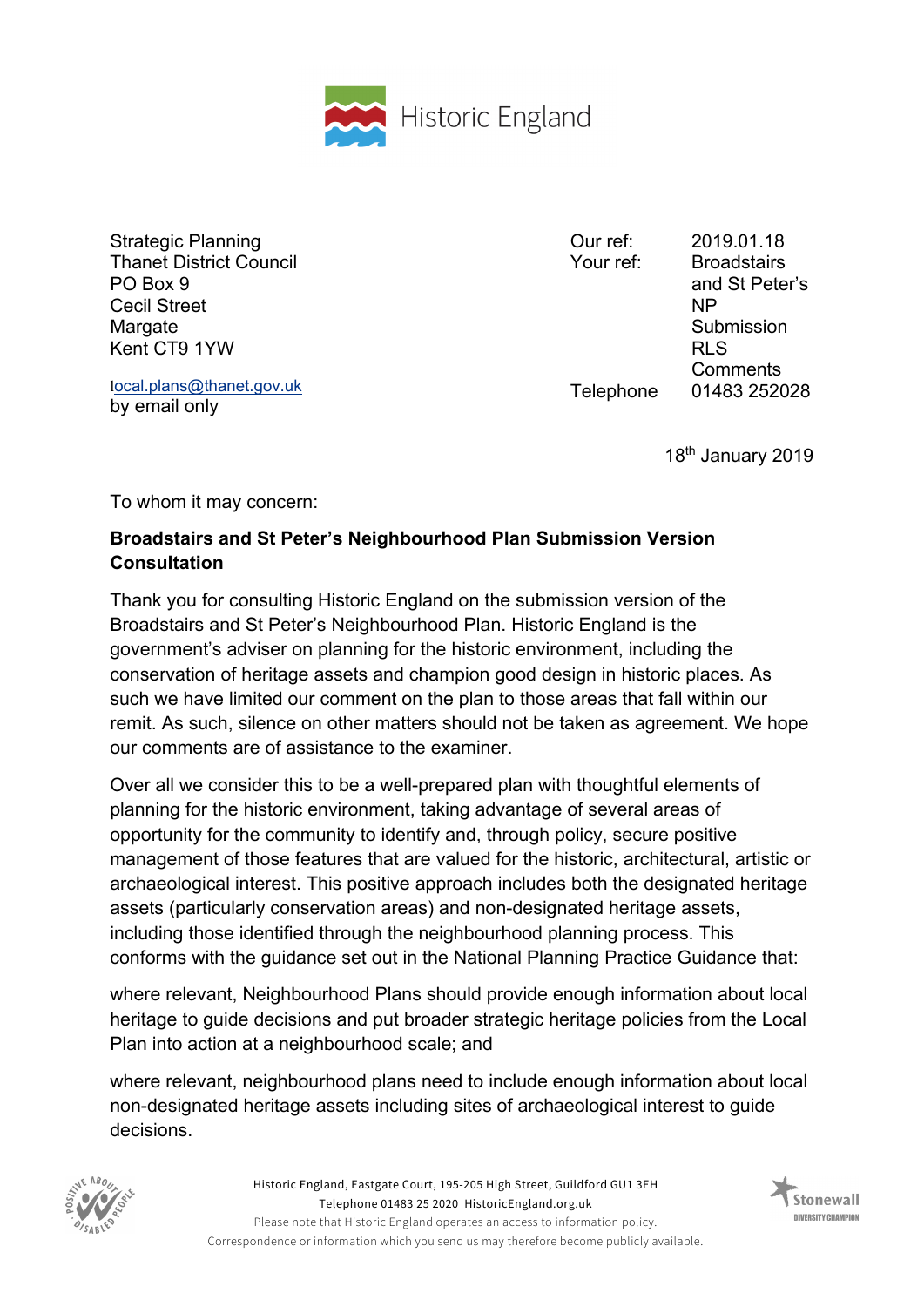We do not have any in-principle objections to any of the plan policies proposed and, as such, our comments are restricted to areas where we feel that policy wording can or should be amended to provide clarity of meaning, better secure the objectives of the plan makers or provide conformity with the policies and process set out in the NPPF.

BSP1: The Green Wedge. We support this policy where it helps to sustain valued landscape character and the identity of historically distinct settlements.

BSP2: Important Views and Vistas. We are interested in the potential of this policy to provide understanding and protection of the important element of character or appearance of the conservation areas or the setting of heritage assets individually, or in groups (for example, where they create a landscape within a vista). However, the map presented is rather difficult to interpret, due to it's scale. The special features of the subject matter, viewing place or understanding of how and when the view is appreciated and by whom are also not available to help inform decisions about what may or may not constitute harm in each view. The reference to work undertaken in 2016 suggests this information may be available and we wonder whether a report setting these details out could be appended to the plan and referenced in the policy to ensure decision makers have access to information to implement this policy.

BSP8: Local Heritage Assets. We support the policy intention. We recognise the current wording goes beyond what is appropriate within the policy set out in the NPPF, which allows that in circumstances where necessary public benefit delivered by a proposal would outweigh the harm resulting from loss of all or part of a heritage assets significance that harm may be justifiable. However, we feel that the community's effort to protect local heritage assets deserves support and we would like to suggest an alternative wording to ensure the policy remains a part of the plan as follows:

# **Policy BSP8: Local Heritage Assets**

**Planning permission will not be granted for development resulting in the loss of existing buildings or structures on the local list of heritage assets (Appendix 4), unless it can be demonstrated that:**

**a. the proposal is informed by an appropriate understanding of the heritage asset's significance;**

**b. public benefit that outweighs the benefit of conserving the asset cannot otherwise be delivered in a less harmful way; and**

**c. measures have been included in the proposal to avoid, minimise or mitigate harm to the asset that would result including exploring opportunities to better reveal its significance through the development.**

**Alterations, extensions or other development which would adversely affect the appearance or setting of such buildings or structures will require clear and** 



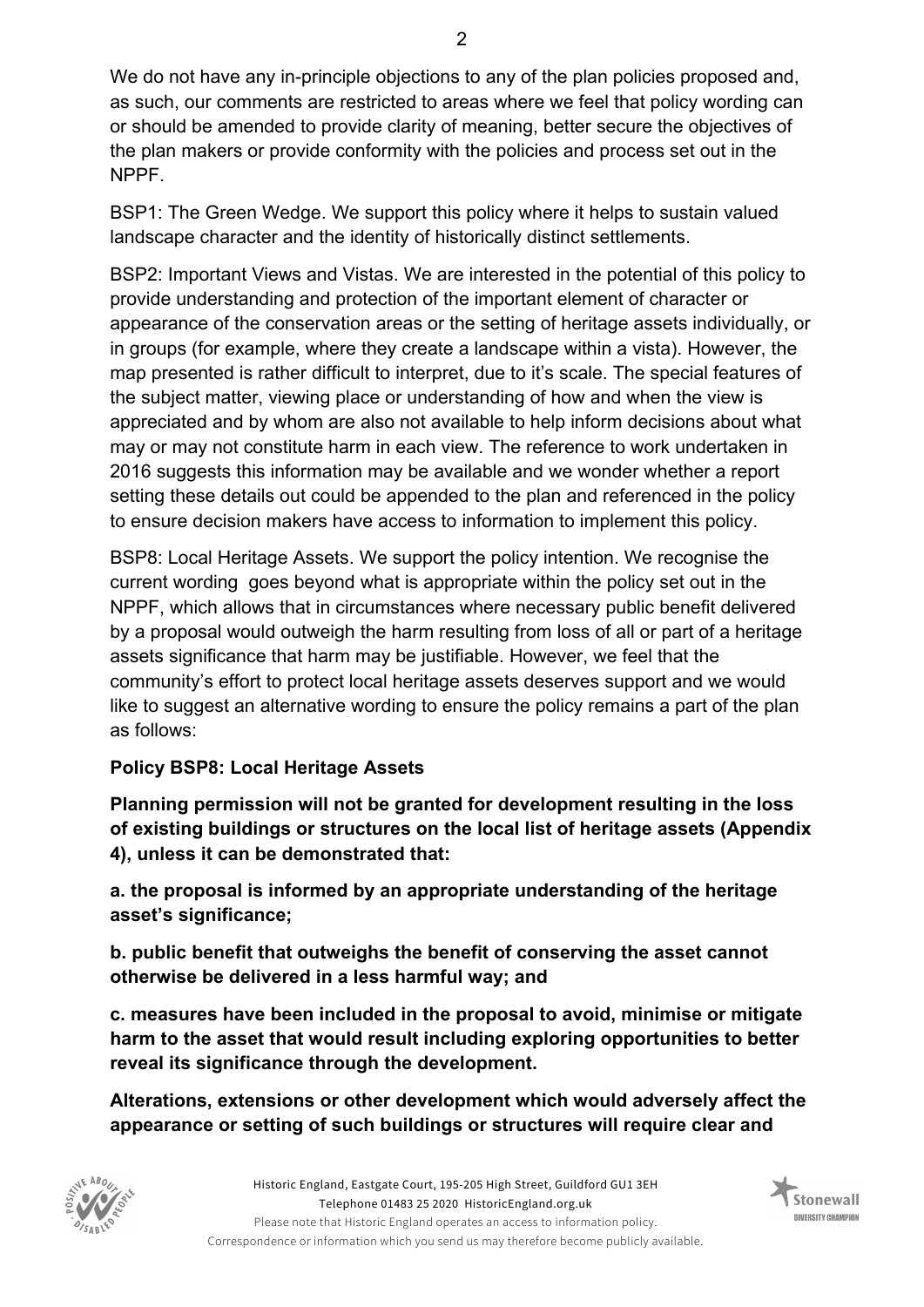# **convincing justification. Proposals that would contribute to the conservation of a heritage asset and better reveal its significance will be encouraged.**

BSP9: Design in Broadstairs and St Peter's. We feel this policy lacks direction to achieve the objective, jumping to the means before establishing the direction of travel. We would like to suggest a slightly amended version that provides greater clarity for decision makers:

# **Policy BSP9: Design in Broadstairs & St. Peter's**

**Development proposals that conserve and enhance the local character and sense of identity of the plan area will be supported. Proposals should set out how the development has fulfilled the requirements of design guidelines set out in Appendix 5. Where relevant this should be set out in the design and access statement to accompany the application.**

BSP14: Sustaining Leisure and Tourism. Some Tourism facilities may be dependent on remaining in a particular location because of their association with a particular feature such as a heritage asset. The Dickens House Museum is an example, where the facility is reliant for it's purpose on the historic association of the building, which could not be authentically replicated in another location. Given that attractions like the Dickens House Museum, Bleak House, Broadstairs Bandstand and Crampton Tower Museum, and some of the cultural and tourism events they support, are dependent for, at least, some of their value on the historic or architectural interest of the building or site, we feel that the irreplaceable value of heritage assets that are used for tourism uses relating to their significance requires protection within the policy and would like to suggest an additional bullet point for inclusion within it:

# **"d) the change of use will not result in an unjustifiable loss of the contribution of a heritage asset's significance to attractiveness of the neighbourhood plan area as a destination for leisure and tourism."**

We also feel that bullet point c) lacks clarity and would ask the examiner to consider whether its meaning is sufficiently clear for decision making.

We hope these comments are of assistance to the examiner, but would be pleased to answer any queries relating to them.

Yours faithfully

Robert Lloyd-Sweet

Historic Places Adviser (South East England) Historic England Guildford Tel. 01483 252028 E-mail:



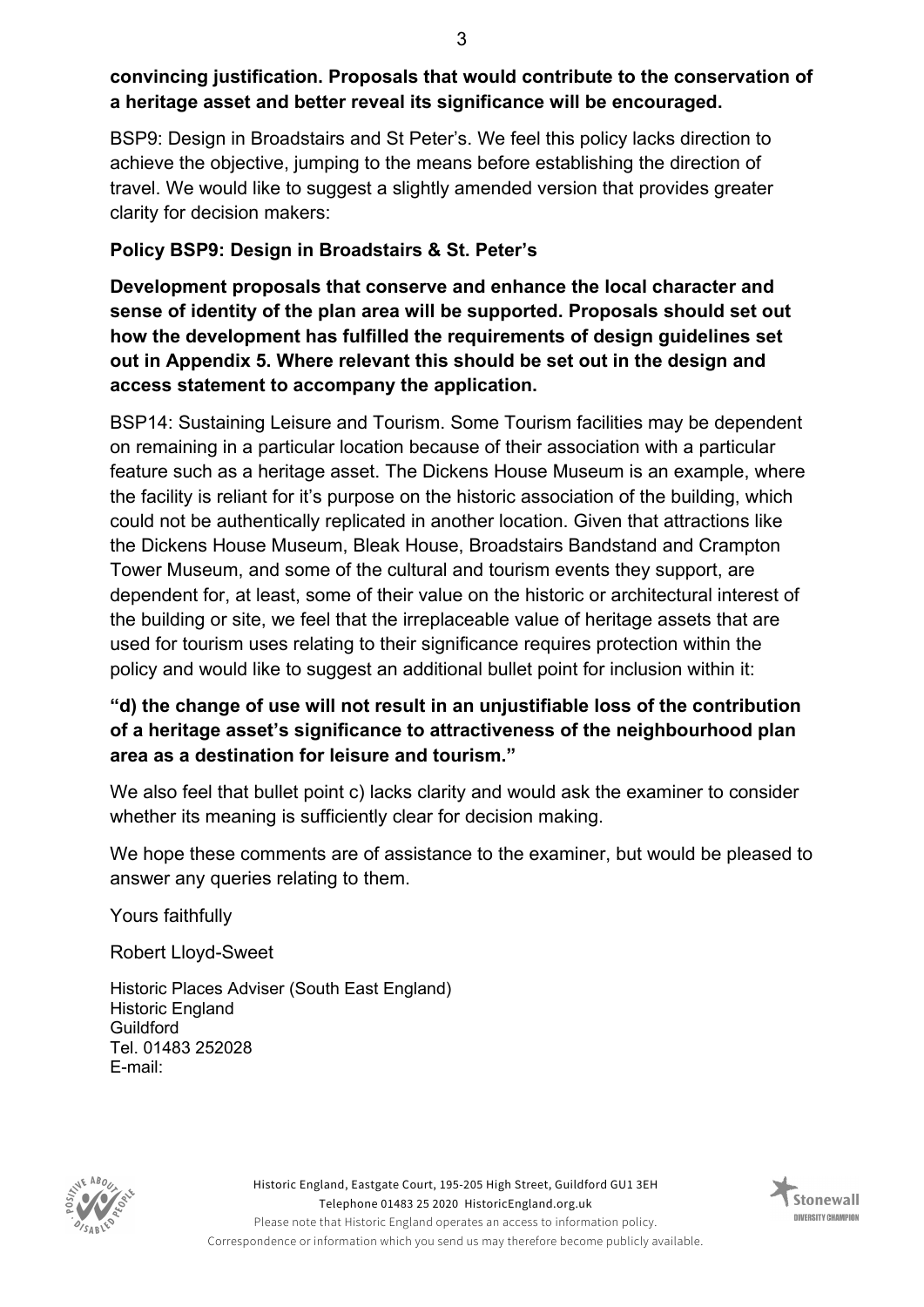Date: 18 January 2019 Our ref: 265702 Your ref: Broadstairs and St Peter's Neighbourhood Plan Consultation (Regualtion 16)



Customer Services Hornbeam House Crewe Business Park Electra Way Crewe Cheshire CW1 6GJ

T 0300 060 3900

Dear Adrian Verrall

**BY EMAIL ONLY**

**Planning consultation:** Broadstairs and St Peter's Neighbourhood Plan Consultation (Regulation 16)

Thank you for your consultation on the above dated 23 November 2018 which was received by Natural England on the same date.

Natural England is a non-departmental public body. Our statutory purpose is to ensure that the natural environment is conserved, enhanced, and managed for the benefit of present and future generations, thereby contributing to sustainable development.

#### **Regulation 16 consultation Summary of Natural England Response – No Objection**

Natural England focuses its responses to Neighbourhood Plans where there is the greatest impact on our areas of interest (nature conservation, landscape, soils, access to the environment) or opportunity for gains.

Natural England commented on the Broadstairs and St.Peter's Neighbourhood Plan Regulation 14 consultation on 18<sup>th</sup> September 2018. It is pleasing to see that our comments have been taken on board. Natural England have no further comments to make at this time.

We would be happy to comment further should the need arise but if in the meantime you have any queries please do not hesitate to contact us.

For any queries relating to the specific advice in this letter only please contact Amy Croombs on 07554 115 631. For any new consultations, or to provide further information on this consultation please send your correspondences to [consultations@naturalengland.org.uk.](mailto:consultations@naturalengland.org.uk)

Yours sincerely

Amy Croombs Sussex and Kent Area Team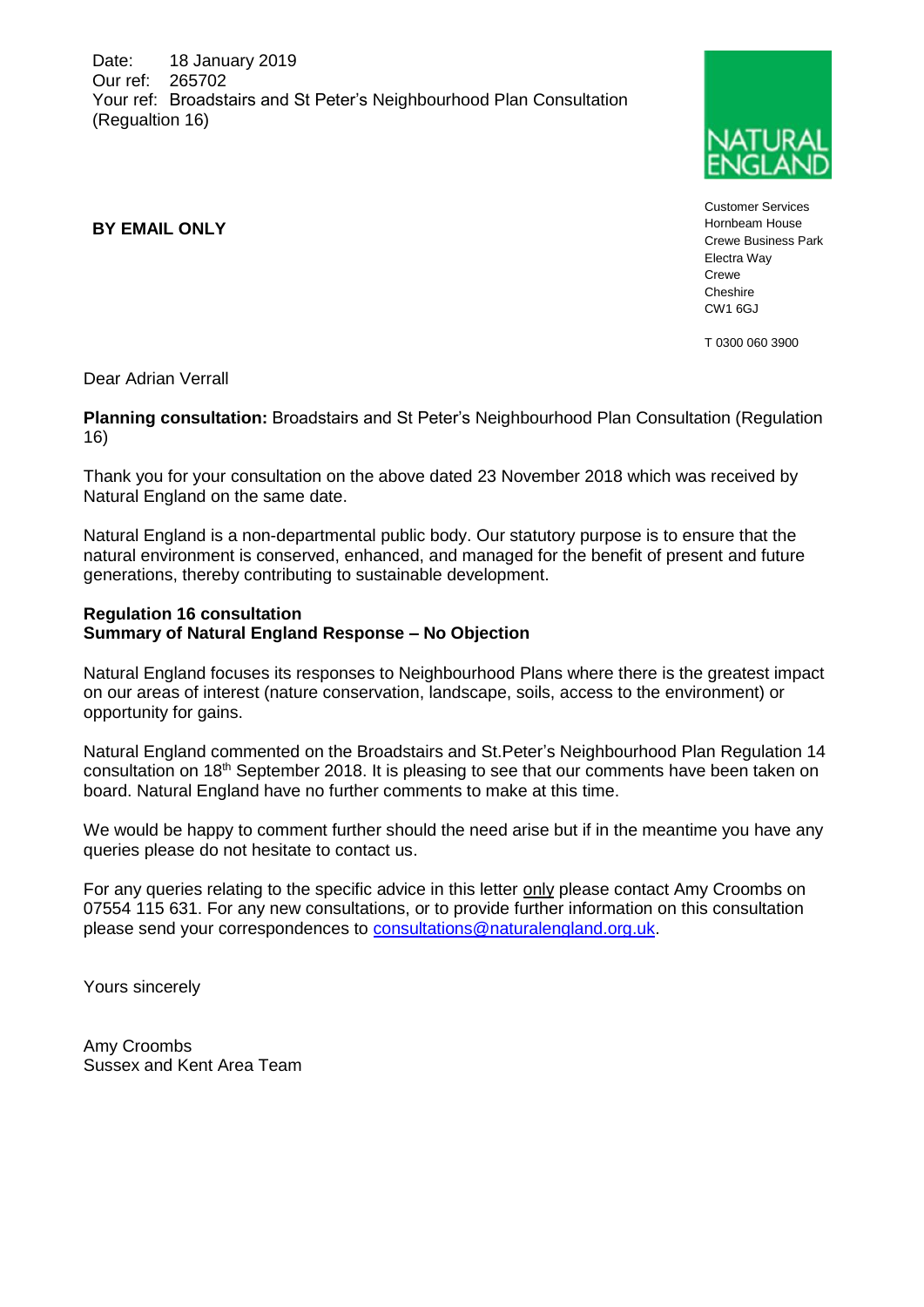From: **Peter Lorenzo** Date: Sun, 2 Dec 2018 at 17:33 Subject: Broadstairs and St Peter's Neighbourhood Plan To: [<local.plans@thanet.gov.uk](mailto:local.plans@thanet.gov.uk)>

The Broadstairs Society fully supports the Neighbourhood Plan.

Peter Lorenzo Planning Secretary The Broadstairs Society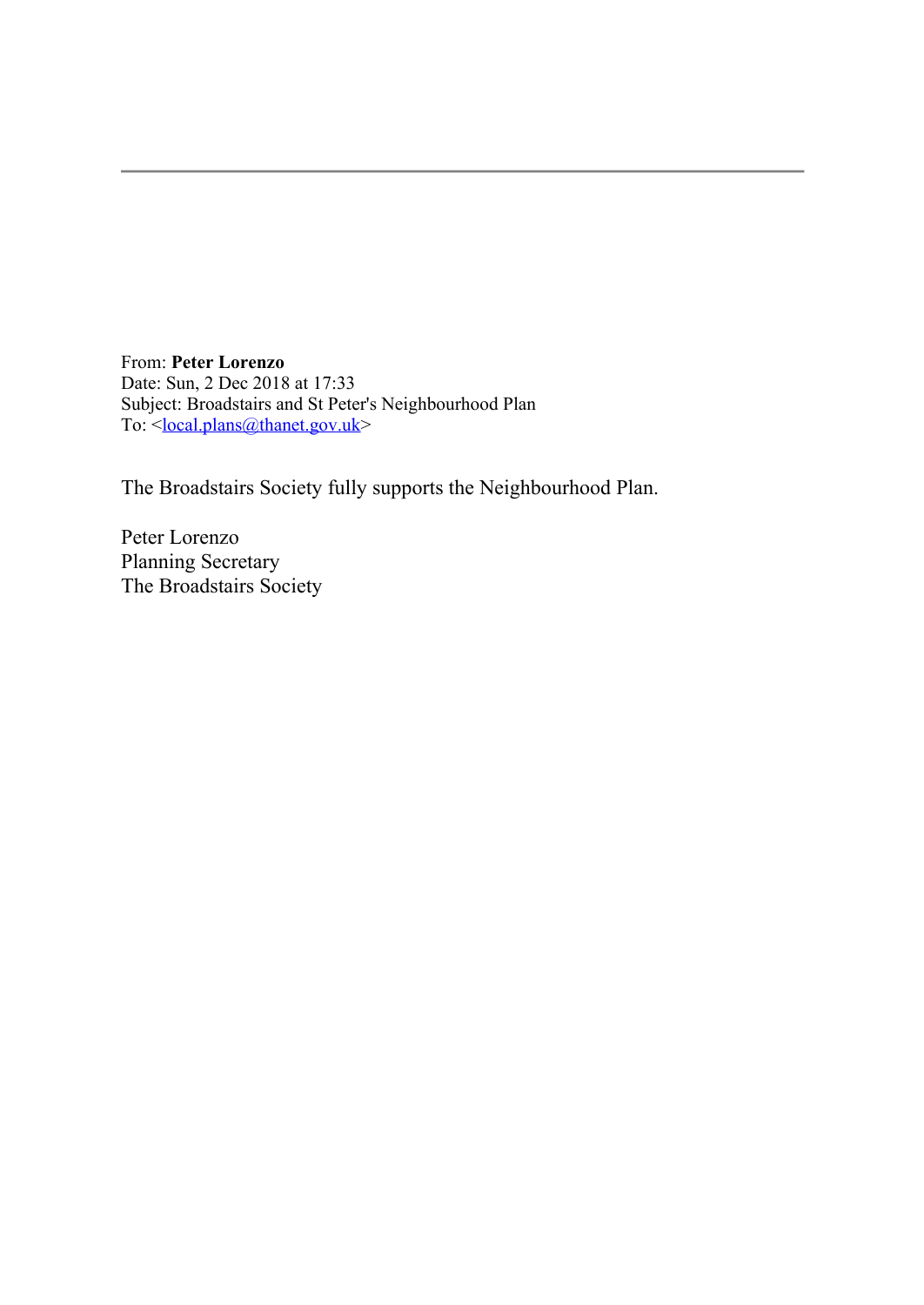---------- Forwarded message --------- From: **John Pugh** Date: Thu, 29 Nov 2018 at 16:07 Subject: Re: Broadstairs & St Peters Neighbourhood Plan Consultation (Regulation 16) To: <local.plans@thanet.gov.uk> Cc: Matthew Arnold , David Morton

 Phillip Morgan , Kim Brooks

Dear Sirs

Thank you for consulting Stagecoach on the Broadstairs & St Peters Neighbourhood Plan:

As far as transport issues are concerned, the plan appears to be rather aspirational, with little or no information on how the Town Council's objectives would be achieved.

Stagecoach welcomes the desire to "support the existing bus routes and promote the use of public transport" (Page 39). However, this is then contradicted by suggestions to reduce the car parking charges in TDC car parks, raising awareness (promoting?) to visitors and residents, the free parking in Vere Road car park on Saturdays, and offering discounted parking to residents using district-owned car parks. These proposals only serve to encourage, not reduce dependency on car use, and in the medium to long term would lead to increased traffic levels and congestion.

Little is said about enforcement of existing parking restrictions. The lack of effective enforcement of parking restrictions results in obstruction to our buses, leading to unreliability, and does nothing to encourage public transport use. We regularly experience problems in Broadstairs Town Centre (High Street/Albion Street) and in Church Street/Hopeville Avenue in St Peter's. The plan does not adequately address these issues. We would object to any proposal that would result in higher levels of car use.

Yours faithfully

**John Pugh – Roadside Infrastructure Manager Stagecoach South East**

The Bus Station | St George's Lane | Canterbury | Kent | CT1 2SY [www.stagecoachbus.com](http://www.stagecoachbus.com/)

Follow us on Twitter: [@StagecoachSE](https://twitter.com/stagecoachse)

East Kent Road Car Co Ltd. (Registered in England & Wales No. 144585)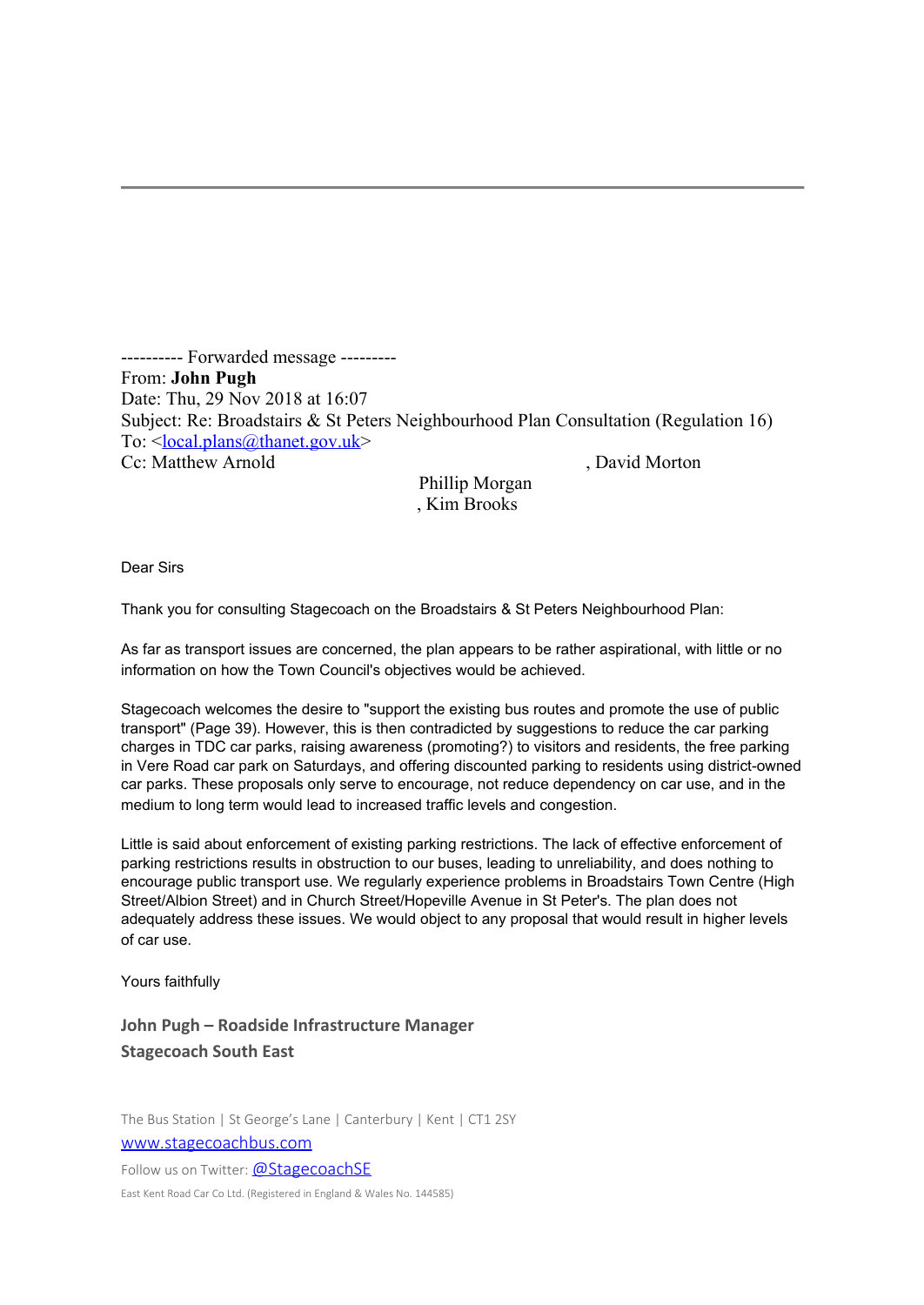

Gladman House, Alexandria Way **Congleton Business Park** Congleton, Cheshire **CW12 1LB** 

> T: 01260 288800 F: 01260 288801

www.gladman.co.uk

Strategic Planning Thanet District Council PO Box 9 Cecil Street Margate Kent CT9 1YW

By email only to: [local.plans@thanet.gov.uk](mailto:local.plans@thanet.gov.uk)

Dear Sir/Madam,

This letter provides Gladman Developments Ltd (Gladman) representations in response to the submission version of the Broadstairs & St Peters Neighbourhood Plan (BSPNP) under Regulation 16 of the Neighbourhood Planning (General) Regulations 2012. Gladman requests to be added to the Council's consultation database and to be kept informed on the progress of the emerging neighbourhood plan. This letter seeks to highlight the issues with the plan as currently presented and its relationship with national and local planning policy.

#### **Legal Requirements**

Before a neighbourhood plan can proceed to referendum it must be tested against a set of basic conditions set out in paragraph 8(2) of Schedule 4b of the Town and Country Planning Act 1990 (as amended). The basic conditions that the BSPNP must meet are as follows:

*(a) Having regard to national policies and advice contained in guidance issued by the Secretary of State, it is appropriate to make the order.*

*(d) The making of the order contributes to the achievement of sustainable development.*

*(e) The making of the order is in general conformity with the strategic policies contained in the*

*development plan for the area of the authority (or any part of that area).*

*(f) The making of the order does not breach, and is otherwise compatible with, EU obligations.*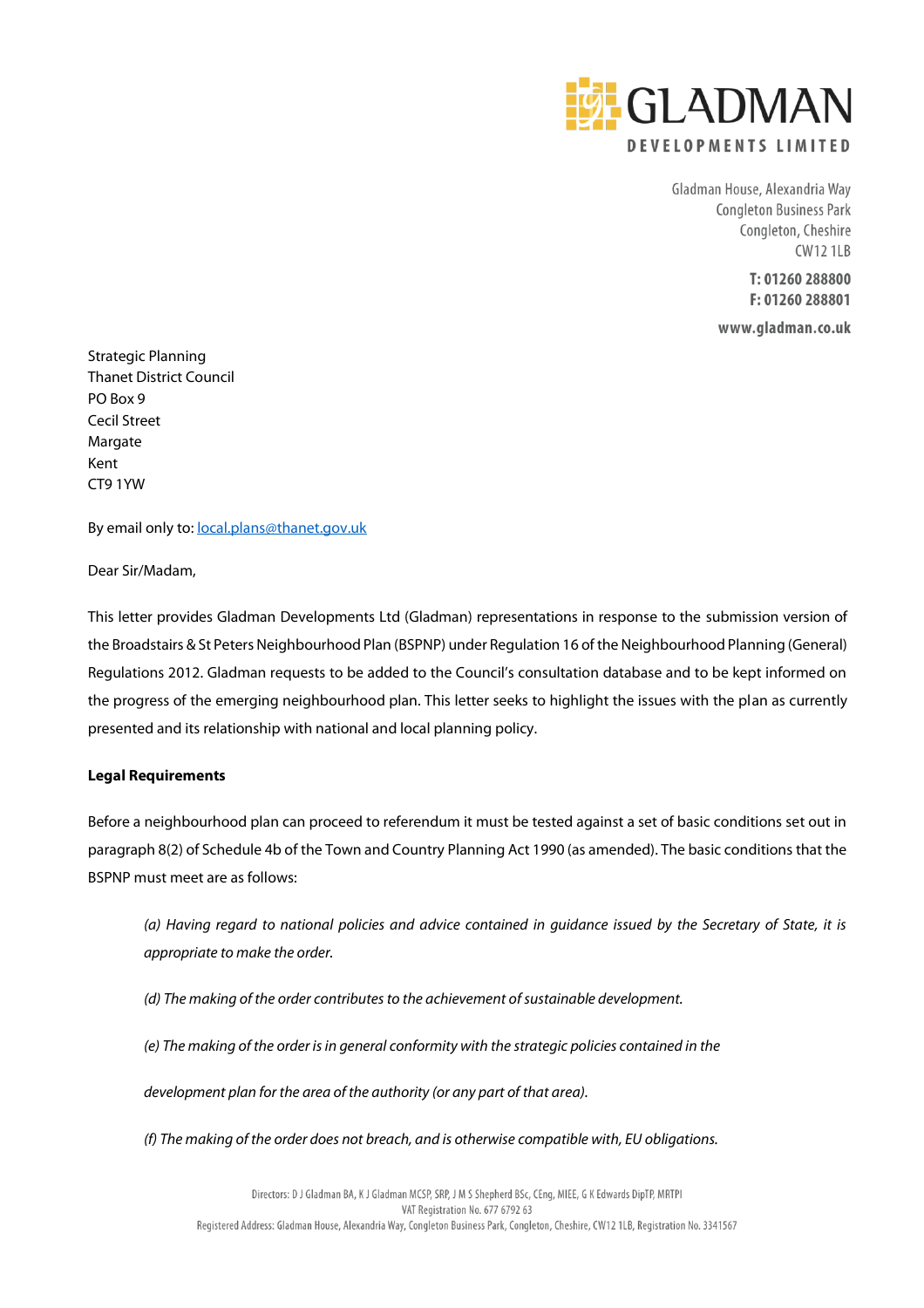#### **Revised National Planning Policy Framework**

On the 24th July 2018, the Ministry of Housing, Communities and Local Government published the revised National Planning Policy Framework. The first revision since 2012, it implements 85 reforms announced previously through the Housing White Paper.

Paragraph 214 of the revised Framework makes clear that the policies of the previous Framework will apply for the purpose of examining plans where they are submitted on or before 24th January 2019. Given the date of this consultation, the comments below reflect the relationship between Neighbourhood Plans and the National Planning Policy Framework adopted in 2012.

#### **National Planning Policy Framework and Planning Practice Guidance**

The National Planning Policy Framework (the Framework) sets out the Government's planning policies for England and how these are expected to be applied. In doing so it sets out the requirements for the preparation of neighbourhood plans to be in conformity with the strategic priorities for the wider area and the role in which they play in delivering sustainable development to meet development needs.

At the heart of the Framework is a presumption in favour of sustainable development, which should be seen as a golden thread through both plan-making and decision-taking. For plan-making this means that plan makers should positively seek opportunities to meet the development needs of their area and Local Plans should meet objectively assessed needs, with sufficient flexibility to adapt to rapid change. This requirement is applicable to neighbourhood plans.

The recent Planning Practice Guidance (PPG) updates make clear that neighbourhood plans should conform to national policy requirements and take account the latest and most up-to-date evidence of housing needs in order to assist the Council in delivering sustainable development, a neighbourhood plan basic condition.

The application of the presumption in favour of sustainable development will have implications for how communities engage with neighbourhood planning. Paragraph 16 of the Framework makes clear that Qualifying Bodies preparing neighbourhood plans should develop plans that support strategic development needs set out in Local Plans, including policies for housing development and plan positively to support local development.

Paragraph 17 further makes clear that neighbourhood plans should set out a clear and positive vision for the future of the area and policies contained in those plans should provide a practical framework within which decisions on planning applications can be made with a high degree of predictability and efficiency. Neighbourhood plans should seek to proactively drive and support sustainable economic development to deliver the homes, jobs and thriving local places that the country needs, whilst responding positively to the wider opportunities for growth.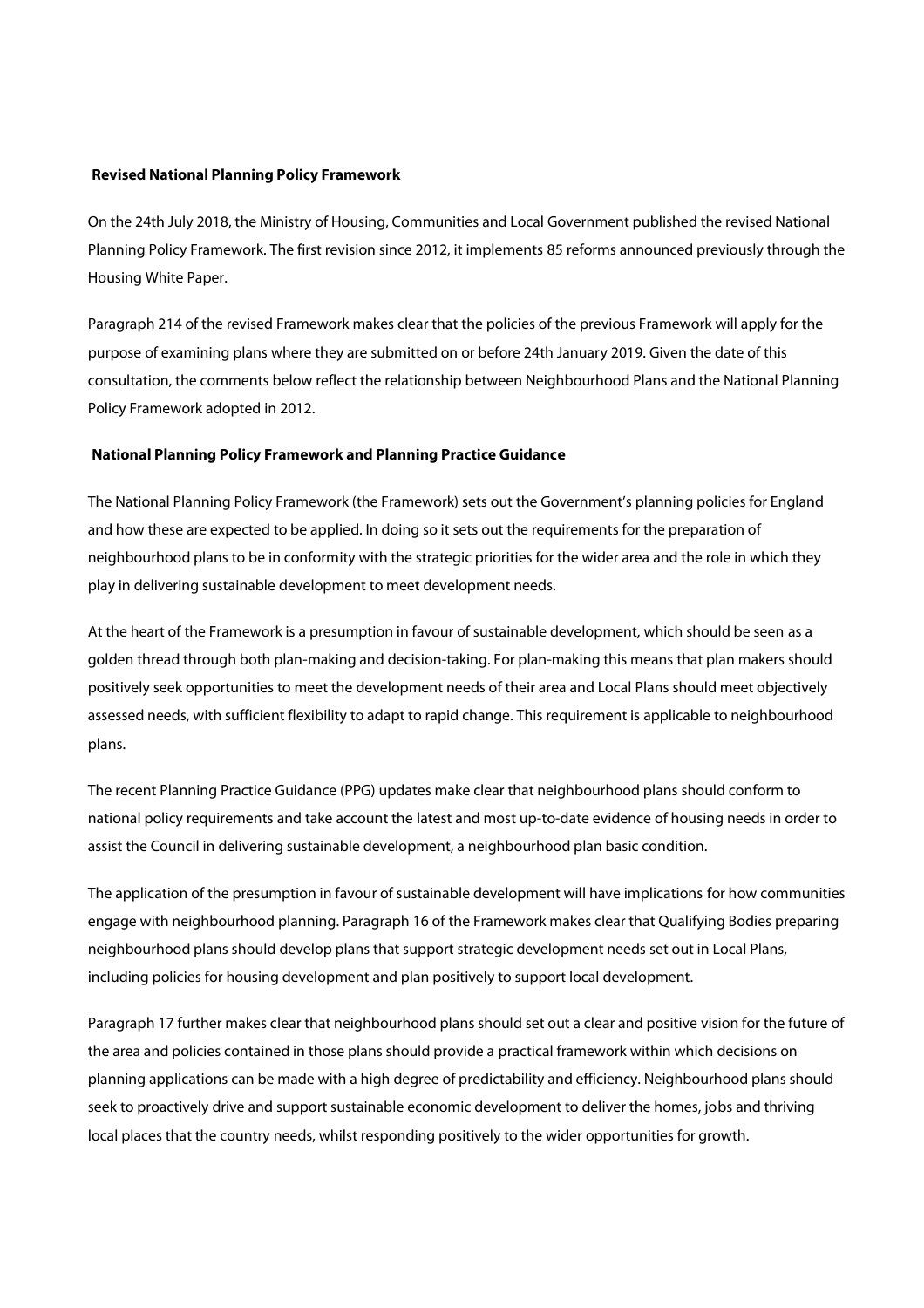Paragraph 184 of the Framework makes clear that local planning authorities will need to clearly set out their strategic policies to ensure that an up-to-date Local Plan is in place as quickly as possible. The Neighbourhood Plan should ensure that it is aligned with the strategic needs and priorities of the wider area and plan positively to support the delivery of sustainable growth opportunities.

#### **Planning Practice Guidance**

It is clear from the requirements of the Framework that neighbourhood plans should be prepared in conformity with the strategic requirements for the wider area as confirmed in an adopted development plan. The requirements of the Framework have now been supplemented by the publication of Planning Practice Guidance (PPG).

On 11th February 2016, the Secretary of State (SoS) published a series of updates to the neighbourhood planning chapter of the PPG. In summary, these update a number of component parts of the evidence base that are required to support an emerging neighbourhood plan.

On 19th May 2016, the Secretary of State published a further set of updates to the neighbourhood planning PPG. These updates provide further clarity on what measures a qualifying body should take to review the contents of a neighbourhood plan where the evidence base for the plan policy becomes less robust. As such it is considered that where a qualifying body intends to undertake a review of the neighbourhood plan, it should include a policy relating to this intention which includes a detailed explanation outlining the qualifying bodies anticipated timescales in this regard.

Further, the PPG makes clear that neighbourhood plans should not contain policies restricting housing development in settlements or preventing other settlements from being expanded. It is with that in mind that Gladman has reservations regarding the BSPNP's ability to meet basic condition.

#### **Relationship to Local Plan**

To meet the requirements of the Framework and the Neighbourhood Plan Basic Conditions, neighbourhood plans should be prepared to conform to the strategic policy requirements set out in the adopted Development Plan.

It is important to note that Thanet District Council are progressing with a new, Framework compliant Local Plan. The Council submitted the draft Local Plan to the Secretary of State for Communities and Local Government on 30th October 2018, for independent examination. The draft plan sets out a housing requirement of 17,140 dwellings over the 20-year plan period to 2031.

Gladman consider it essential that the BSPNP allows for flexibility and adaptability, so it can positively respond to changes in circumstance which may arise over the duration of the plan period. This degree of flexibility is required to ensure that the BSPNP is capable of being effective over the duration of its plan period and not ultimately superseded by s38(5) of the Planning and Compulsory Purchase Act 2004, which states that: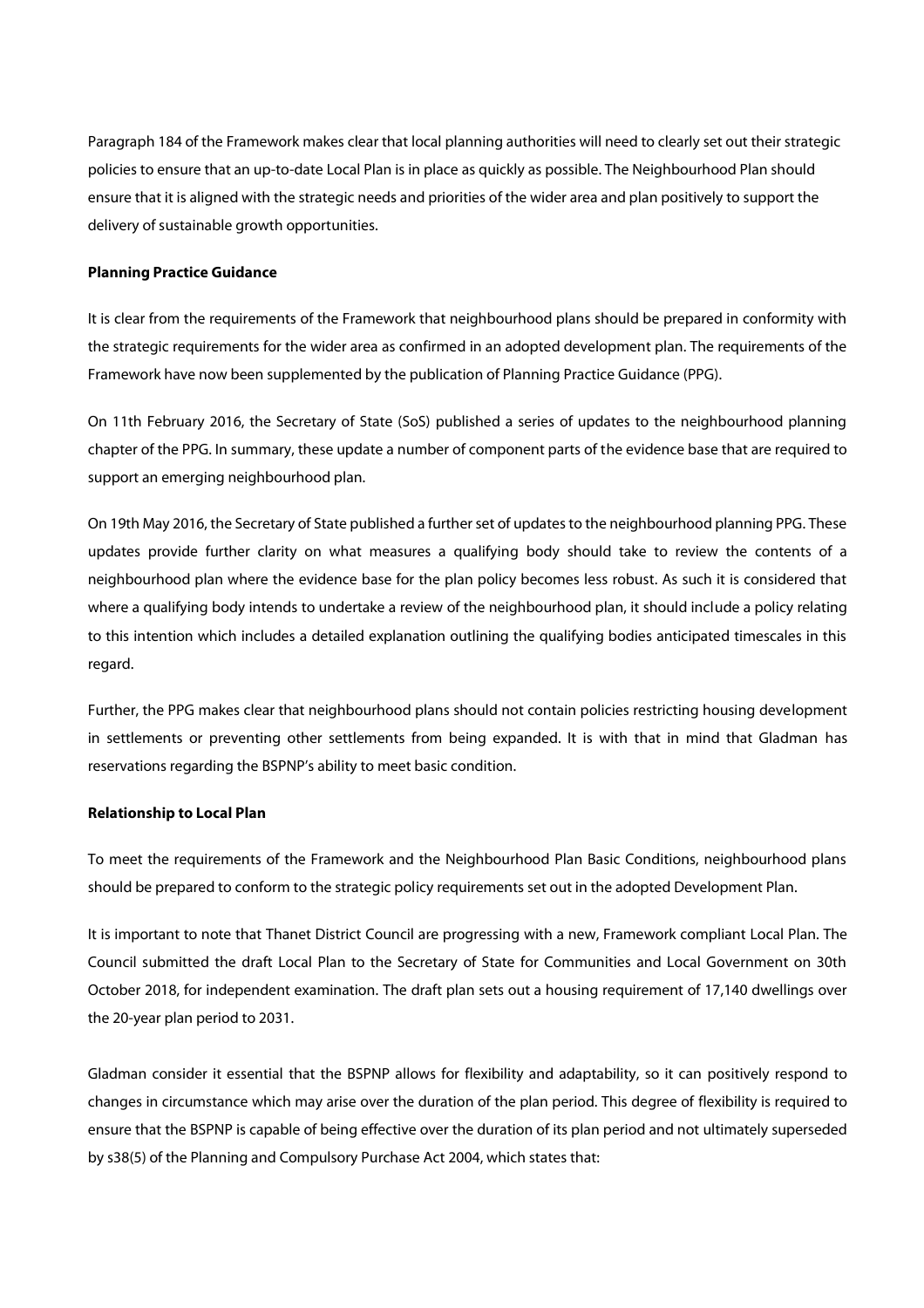'*if to any extent, a policy contained in a development plan for an area conflicts with another policy in the development plan the conflict must be resolved in favour of the policy which is contained in the last document to be adopted, approached, or published (as the case may be).'*

#### **Policy BSP1: The 'Green Wedge'**

In line with our comments made to the Regulation 14 consultation on the draft version of the NP, Gladman would like to take this opportunity to remind the Council that it is not within a Neighbourhood Plans remit to determine planning applications. We therefore recommend that where the policy makes reference to planning applications being 'permitted', the policy wording is amended to read 'supported'.

#### **Policy BSP2: Important Views and Vistas**

Gladman are disappointed to note that our previous comments have not been addressed in Policy BSP2. Policy BSP2 and supporting Map 4, identify a number of important views and vista where development proposals should respect and not detract from the identified important view or vista.

We again submit that new development can often be located in areas without eroding the views considered to be important to the local community and can be appropriately designed to take into consideration the wider landscape features of a surrounding area to provide new vistas and views.

In addition, as set out in case law, to be valued, a view would need to have some form of physical attribute. This policy must allow a decision maker to come to a view as to whether particular locations contains physical attributes that would 'take it out of the ordinary' rather than selecting views which may not have any landscape significance and are based solely on community support.

Opinions on landscape are highly subjective, therefore, without much more robust evidence to demonstrate why these views and landscape areas are considered special, the policy in its current form will likely lead to inconsistencies in the decision-making process.

#### **Policy BSP9: Design in Broadstairs & St. Peter's**

Policy BSP9 states that all planning applications in the Neighbourhood Plan Area, will only be granted planning permission is they take into account the design guideline set out at Appendix 5 of the draft plan.

Whilst Gladman recognise the importance of high quality design, planning policies and the documents sitting behind them should not be overly prescriptive and need flexibility in order for schemes to respond to sites specifics and the character of the local area. There will not be a 'one size fits all' solution in relation to design and sites should be considered on a site by site basis with consideration given to various design principles.

Gladman therefore suggest that more flexibility is provided in the policy wording to ensure that a high quality and inclusive design is not compromised by aesthetic requirements alone. We consider that to do so could act to impact on